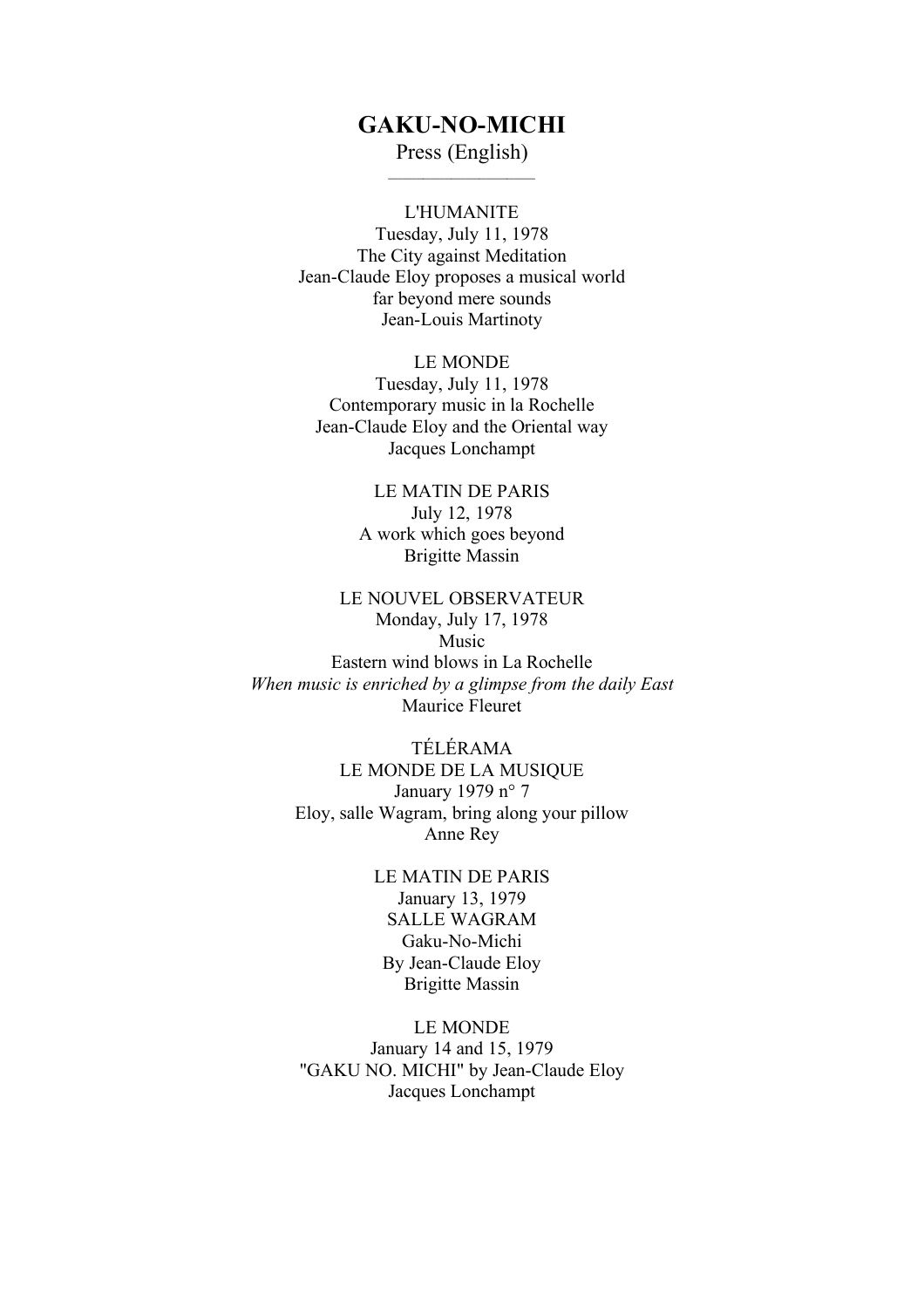MIDI TV LOISIRS 1980 J.-C. ELOY GAKU-NO-MICHI "The ways of music" R.-A. Lacassagne

LE MONDE Tuesday, January 8, 1980 " GAKU - NO - MICHI ", by Jean - Claude EIoy Paths of music Jacques Lonchampt

> NRC HANDELSBLAD (The Netherlands) Tuesday, October 21, 1980 Eloy risks it all with Gaku-No-Michi Ernst Vermeulen

#### UNO MÁS UNO

(Mexico-city) August 21, 1981 Eloy: "Music: An East-West Conflict". The composer will give a conference tonight at the UNAM Patricia Cardona

> 1982 : 10th anniversary AUTUM FESTIVAL IN PARIS, 1972-1982 JEAN-CLAUDE ELOY A Path of Knowledge Jean-Pierre Léonardini

NEUE ZEITSCHRIFT FÜR MUSIK January 23, 1992 Solo Voices of Buddhist Monks Berlin's "Inventionen" feature Eloy's electronics and Cage's art of the violin Werner Schönsee

LE MONDE DE LA MUSIQUE Issue # 18 - December 1979 Meeting with Le Monde de la Musique JEAN-CLAUDE ELOY TOKYO **VILLE ORCHESTRE** (TOKYO ORCHESTRA CITY) Jean-Claude Eloy, Composer Chris Marker, Filmmaker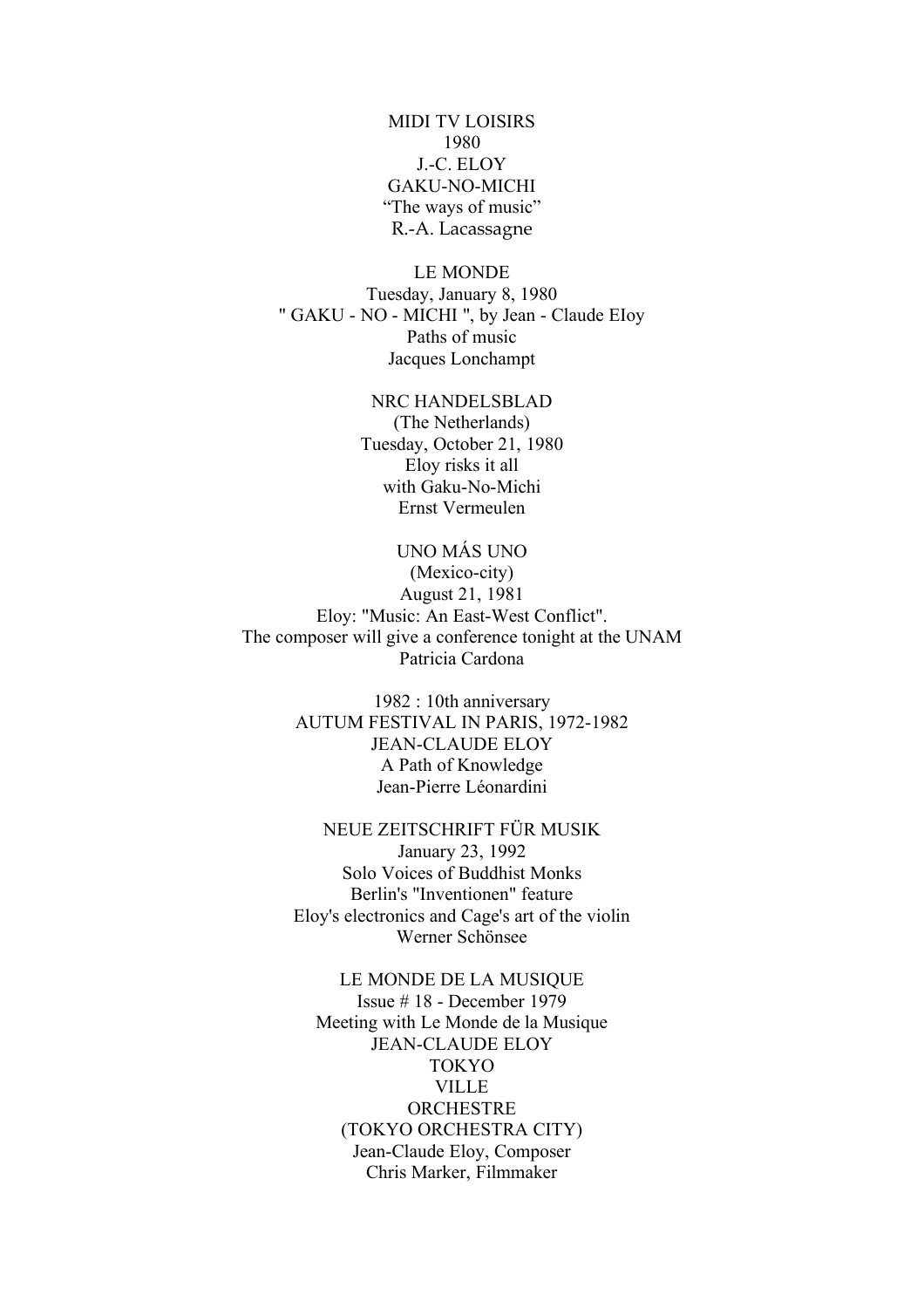# **GAKU-NO-MICHI**

Press (English)

L'HUMANITE Tuesday, July 11, 1978

> The City against Meditation Jean-Claude Eloy proposes a musical world far beyond mere sounds

It was the main event of the Rencontres festival: two days devoted to Jean-Claude Eloy (born in 1938) and a broad panorama of the works of this maverick of contemporary French music who took refuge in the studios of Cologne and Tokyo and doesn't mind airing his grievances against French institutions. Let us state very simply that J.-C. Eloy is perhaps (as far as can be said) the only French musician of his generation to propose a musical world that goes farther than a mere exploration of sound. It is distinctive, an "elsewhere" that might be viewed as the essential music of the seventies...

"Equivalences" (1963) marks his departure from the post-serial positions of the Boulez school. Eloy was already feeling that music was none other than the organization of time, the composition of durations: horizontal values taking precedence over harmonics and counterpoint, that is, the vertical values that have always ruled Occidental music.

He started to become aware, particularly from his work in Berkeley, California between 1966 and 1970, of the vast possiblities offered by the exploration of so-called "Oriental" music, particularly in its complete immersion in the perception of time, wherein Eloy found affinities with his own compositional demands, his taste for large sound waves gliding over each other, diffracting, then developing into infinite streams. Devoid of rests or silences.

## Sound texture

With the discovery of the infinite possibilities offered by electro-acoustic techniques and the analogies of basic structure between electronic materials and the acoustic notation of his orchestral scores, Eloy achieves two masterpieces of the genre: "Shânti" (1974 in Royan), obviously inspired by Indian modes, and "Gaku-No-Michi", which had its world premiere in La Rochelle on Sunday evening.

The latter work, masterfully achieved in the unfolding of immense musical rings, beautifully shaped, and revealing an imagination heretofore unheard of in electro-acoustics, came, in the presence of a handful of followers, as conclusion to two very full days which demonstrated Eloy's affinities with musicians from India (wonderful concert of the Dagar brothers) as well as repetitive Occidental music like the ensemble of 30 saxophonists "Urban-Sax", a sound continuum surging forth from everywhere and whose amazing sounds will be featured at the "fête de l'Humanité".

"GAKU-NO-MICHI" ("Paths of Music") is divided into two parts:

"TOKYO" (49 minutes) is undoubtedly the most tortured and fragmented music that we know of Eloy : all the sounds of the city of Tokyo, subway, factories, the street, etc. mixed with the sounds of traditional Japanese ceremonial chants, combine into an extremely original sound material in which one notes the violence of the city and its effect on the spirit of meditation. At the end, the work glides towards a synthesis of the two sound sources, towards an abstract sublimation of the city in music.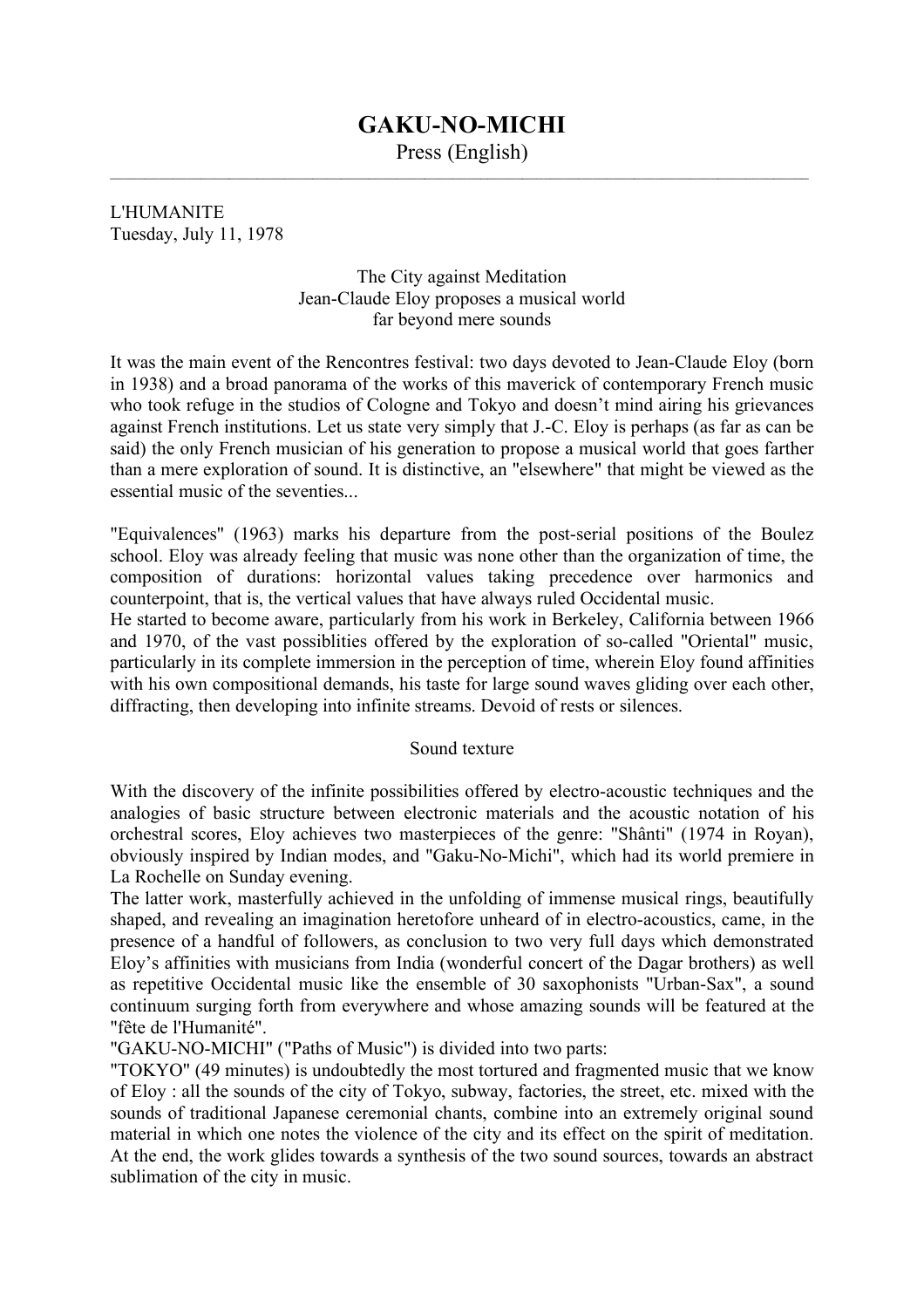"FUSHIKI" (76 minutes) ("towards the unknowable") presents, on the other hand, the immobility of interior contemplation with sounds stemming from Gagaku, shouts from Nô theater and the flapping sounds of the priests' sandals, all of which is elaborated in such a way as to be unrecognizable, but possessing a very original sound "texture", such as the electronically fabricated Tibetan bells, which are more bewitching than real ones. They accompany and sustain the immense dimension at the work's conclusion through a turning, hypnotic motion until their echos reverberate long after the work is finished.

Nightfall descended after two hours through the glass ceiling of the sports stadium, giving the metronomic scale of this work of another dimension, like an orchestra conductor marking eternal time.

JEAN-LOUIS MARTINOTY

LE MONDE Tuesday, July 11, 1978 CONTEMPORARY MUSIC in LA ROCHELLE

## Jean-Claude Eloy and the Oriental way

After the unfortunate, undoubtedly definitive closure of Royan, La Rochelle is the only remaining avant-garde music festival in France. Even so, the Encounters this year, in spite of Claude Samuel's ingenuity, do not bode well for the future: the number of concerts was reduced, the first hearings seemed disappointing and there were no new stars to discover. With the exception of high-level Indian music, only Jean-Claude Eloy marked these Encounters, bearing in mind that this "sure value" is forty years old and has been recognized for fifteen.

But to last, grow and influence the evolution of our times is doubtless more difficult than finding a brand new talent by enraptured talent scouts on the lookout for new geniuses. And Jean-Claude Eloy is one of the only composers of his generation who, with conviction and enthusiasm, takes us in a new direction (although preceded in this direction, if less systematically, by composers such as Cage, Pierre Henry and Stockhausen), a direction that he himself has named with some emphasis "systematic intercontinentalism".

In the beautiful text, almost a manifesto, which he submitted to the program of La Rochelle, he writes, among other things: "As, in all probability, the future global man will be of an Eurasian mix, of diverse backgrounds (from a black world for the greater part), so the culture of this man and thus his music will be an extension of various musical civilizations, intermixed in numerous degrees, even if expressed through a completely new musical technology." His evolution (1) continues in any case in this direction: the brilliant disciple of Pierre Boulez (Etude III, Equivalences) left his teacher, in whom he is surprised to see today the "Crusading Knight of Occidental Values", to seek the Ways of Music (translation of the title of his last work Gaku-no-Michi) in an integration of an Oriental potential that has been clear since Kâmakalâ (1971) and Shânti (1974), works that were heard once again in La Rochelle.

1) *Le Monde*, October 28, 1971 ; March 7 ; November 8, 1974.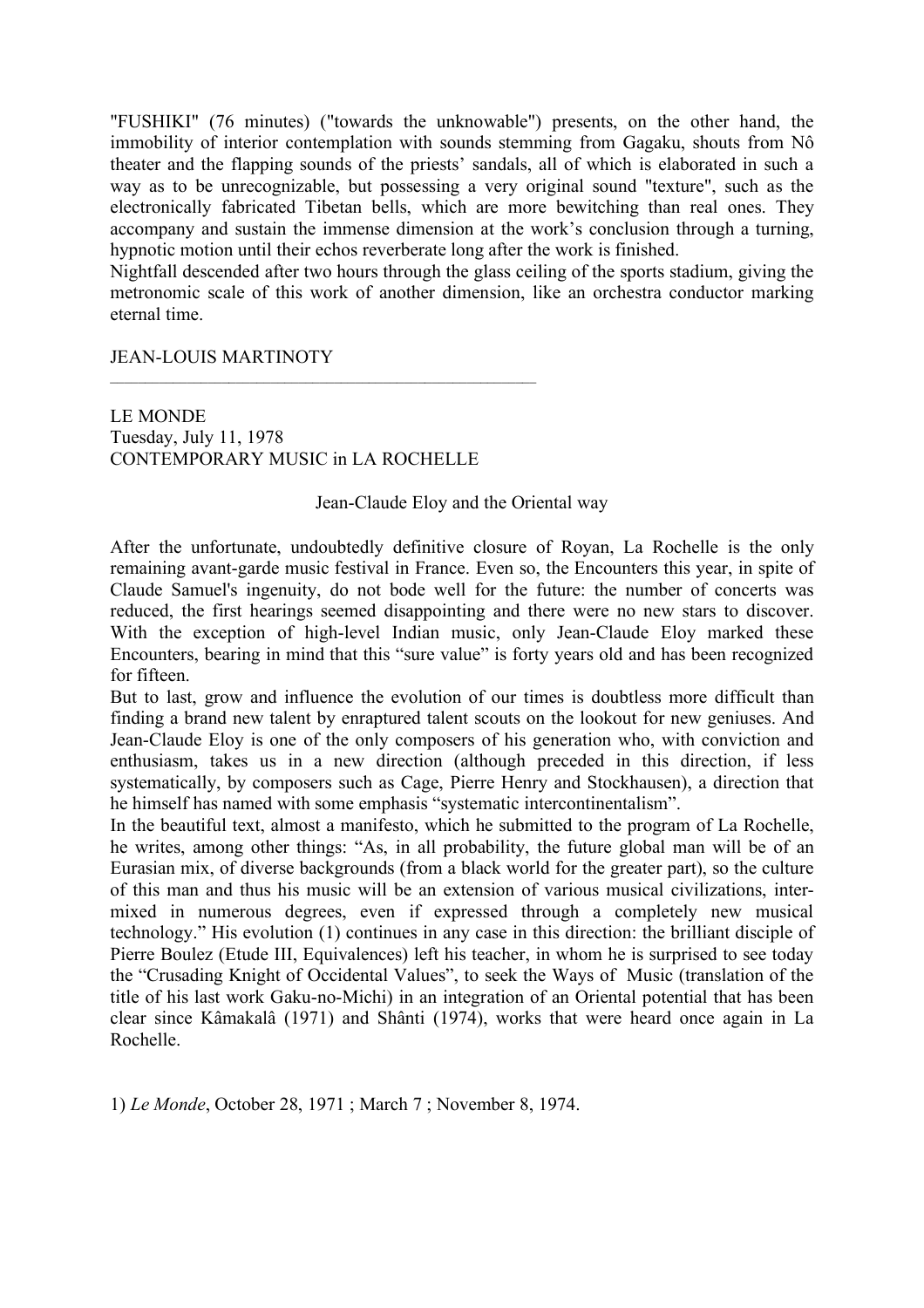Presented as a recording, Kâmakalâ seemed much more interesting and significant than in the first two performances in Paris - undoubtedly because this vast composition, based on an increasing sound continuum from the most elementary sound is a whole, from a composition mode akin to electronic music (the similarities of style with Shânti are striking) - whereas during the concert, attention is scattered in viewing the enormous size of the production (three orchestras and five choruses) as some of them didn't have much to do.

When listened to as an ever-growing unique sound phenomenon, Kâmakalâ takes on all the fullness of its mysterious, almost mystic dimension (with its Tibetan model) and appears as the first of Eloy's vast attempts in a world of mutation and transformation of man for he abandons the principle of "entertainment" which remains the "market product" of contemporary music that Eloy no longer wants; because, he says, "trying to listen in another way, until the discovery of unsuspected levels of listening, wider capacities, is actually helping human beings to understand in another way, to feel differently. Rejecting the power of sounds on the consciousness of man would be like rejecting the power of words, the vision, the elimination of the poetry."

The forum of "Carte Blanche to Jean-Claude Eloy" during these days did not correspond completely to this very intense, deep musical conception. To indicate the dimensions of his personality and present a varied program, the program planners brought together too many different sequences, from Eloy to Boulez, from a Sitar recital to Bartok, then over to Dhrupads by the Dagar brothers, making a detour through the group of repetitive music Urban Sax, only to land in Japan with Takemitsu (perfectly performed by Marie-Françoise Bucquet), etc.

This overly contrasted kaleidoscope, every fragment of which was very interesting in itself, destroyed a bit the concentration capacities of the listeners. The conditions were certainly not ideal for entering the vast meditation on peace of Shânti, performed late at night, although it was preceded by a pleasant Indian dinner and an excellent, well-balanced and brilliant concert of the Philharmonic Orchestra of Lorraine, still conducted by Michel Tabachnik.

The creation of Gaku-no-Michi (commissioned by the Ministry of Culture and the foundation Gulbenkian) benefited however from better conditions, all Sunday evening dedicated to it. This huge electro-acoustic work of more than two hours, realized in the studios of the Japanese radio, is even more abstract than Shânti. During scarcely ten minutes, one contemplates a sound landscape of Tokyo, sounds and noises from shops, buses, subways, train stations, city murmurs, bells, voices, dominated by very beautiful sounds of large bells, in a rather quiet tempo. This sound landscape, not at all tragic or obsessive, melts little by little into the abstract.

The meditation is then nourished only from the infinite variation of these sound vibrations, evolving ceaselessly through continually renewed electronic textures, which rise, glide, interweave, struggle in intensity, and slowly disappear behind new figures, mostly resembling the rumblings of engines in a sound spectrum of varying intensity.

Few events in all of this: sometimes a dramatic conflict, sometimes more characteristic noises, such as a crackling fire or a flying helicopter, sometimes a return towards some explicit allusions, as in bass rhythms of bells, full of majesty bringing forth larger sounds as in mysterious stained glass windows, the first part concluding on a sort of very impressive ceremonial. Or these immobilized voices rising imperceptibly in glissando, at the beginning of the second part, which yield their place to a gigantic variation lasting a quarter of an hour of octave sounds which deform and re-form through all the sound scale, the culmination of the work.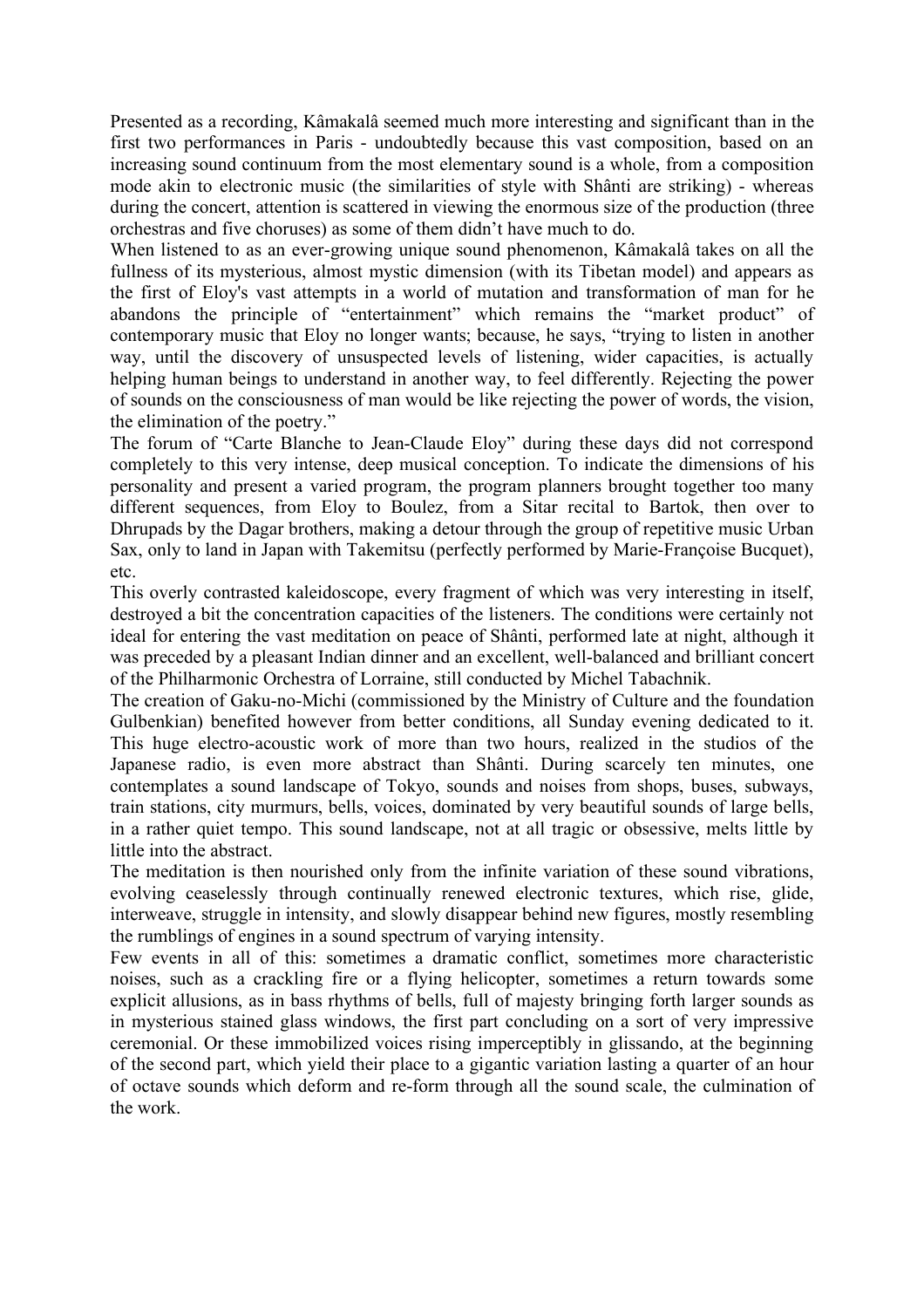Towards the end are heard admirable bell tones, in very beautiful rhythmic figures mixed with the surprising noises from the priests' wooden sandals in the Kyoto temple.

But such a work can hardly be described. One can imagine, however, Eloy's talent capable of maintaining interest and sharpening expectation, throughout a sound process as radical as austere, even if the duration seems excessive, at least when taking place in an uncomfortable hall.

"In our profession (of organist)", said Jehan Alain, "beware of easy ecstasy!" With an half an hour less, Gaku-no-Michi would doubtless lose nothing of "its very gradual spell, the immersion in an unlimited duration" which is, for Eloy, one of the conditions of "the way of music towards knowledge".

## JACQUES LONCHAMPT

LE MATIN DE PARIS July 12, 1978

A work which goes beyond

 $\mathcal{L}_\text{max} = \frac{1}{2} \sum_{i=1}^{n} \frac{1}{2} \sum_{i=1}^{n} \frac{1}{2} \sum_{i=1}^{n} \frac{1}{2} \sum_{i=1}^{n} \frac{1}{2} \sum_{i=1}^{n} \frac{1}{2} \sum_{i=1}^{n} \frac{1}{2} \sum_{i=1}^{n} \frac{1}{2} \sum_{i=1}^{n} \frac{1}{2} \sum_{i=1}^{n} \frac{1}{2} \sum_{i=1}^{n} \frac{1}{2} \sum_{i=1}^{n} \frac{1}{2} \sum_{i=1}^{n} \frac{1$ 

The Festival of La Rochelle came to an end on two beautiful days dedicated to the composer Jean-Claude EIoy (last Saturday and Sunday). Nothing is more fascinating than a progression of this kind around a personality, his creation and the choices he proposes. Many of the musical events experienced during these musical encounters found their full meaning, as was the case for the traditional music of India and works by Japanese composer, Toru Takemitsu.

Indeed, it is in Japan with the Japanese that Jean-Claude Eloy worked on his last electroacoustic work, presented for the first time at the last "moment" by the Encounters of La Rochelle. Jean-Claude Eloy has a militant thought which presides over his creation: the liberation of duration. All his recent works already foreshadowed this: Shânti, Fluctuante-Immuable (Fluctuating-Unchanging) in particular, which were performed once again during these days. Gaku-No-Michi achieves this purpose. The work, built on sound material of very great beauty (both concrete and electronic sounds) engenders its own timeframe. Should one talk about length (two hours!) when it is actually another time during which Jean-Claude Eloy allows us to understand how he lives while perception becomes more and more refined, the abstract becomes broader and broader. By the end of this road, concrete sounds have thus totally disappeared !

In Jean-Claude Eloy's choices, one should retain Takemitsu's piano pieces, so well performed by Marie-Françoise Bucquet, that render the subtlety of the composer's interior landscape; and the magnificent tones of all the saxophones that ring out from the thirty young people of the group Urban Sax. But it is also the presence of India that marks these encounters. Another way also to experience duration ! Whether it be Kalyani Roy on the sitar or the singer Pandit Jasraj or the Dagar brothers, it is always the same emotion (a magnificent representation of the music of Northern India). Here, the term "Encounters" takes all its meaning: the duration was bound to the music, the gesture so important when bound to the hidden meaning of the musical phrase... And for the public fervently interested in La Rochelle, the encounter brings a very high quality from the unknown world of the Far East.

A last mention for these Encounters: the presence as much pulsating as musical of Katia and Marielle Labèque, who, day and night, were present in all the events; and the presence of the Philharmonic Orchestra of Lorraine, conducted by Michel Tabachnik who, from Mahler to Stravinski, to Eloy or Takemitsu proved that he could approach anything. An orchestra in continuous progress... The denizens of Lorraine are very lucky! BRIGITTE MASSIN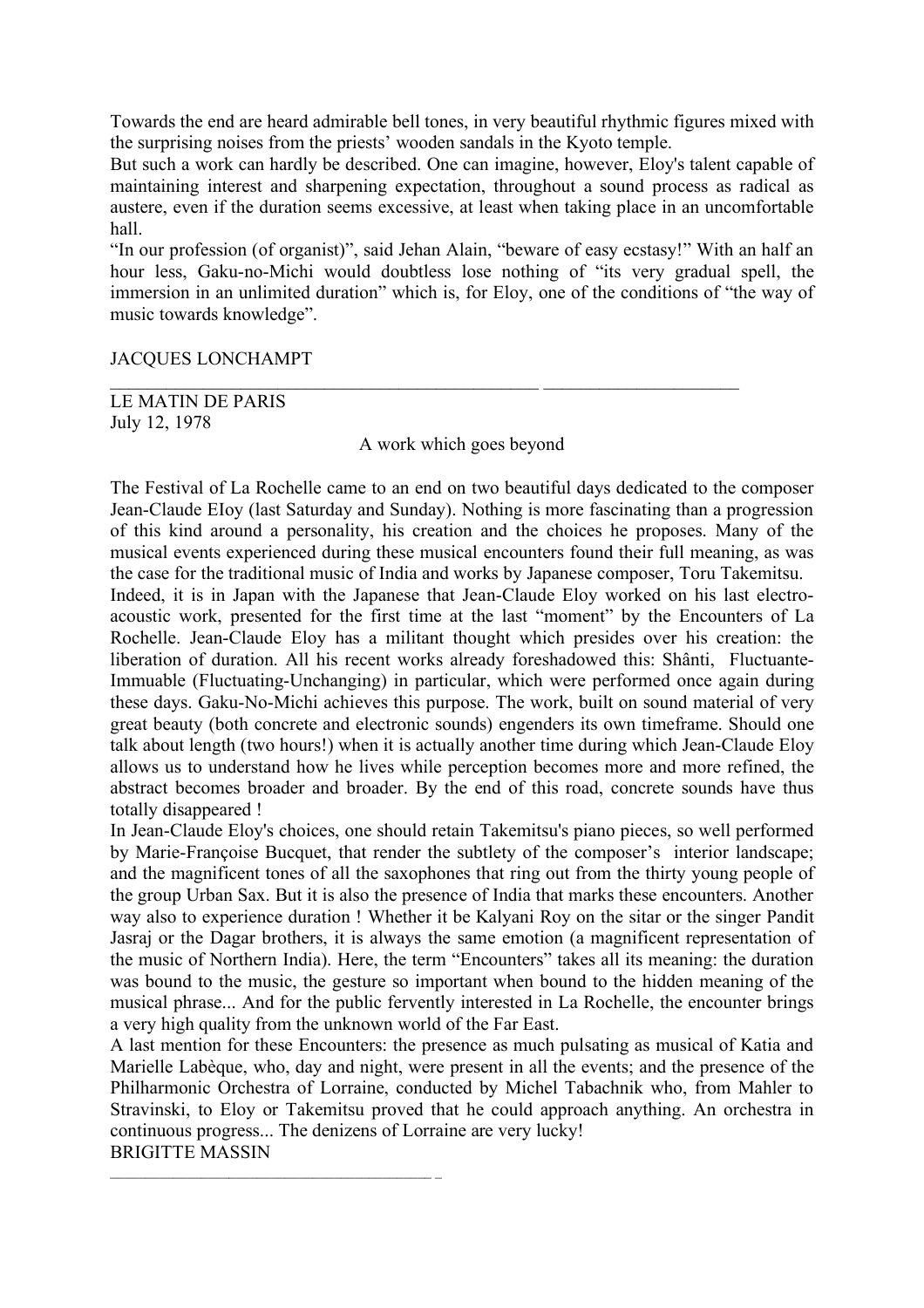## LE NOUVEL OBSERVATEUR Monday, July 17, 1978 MUSIC

## Eastern wind blows in La Rochelle *When music is enriched by a glimpse from the daily East*

The disappearance of the festival of Royan has not simplified musical life in Charente-Maritime. The Sixth International Encounters of Contemporary Art of La Rochelle, with Indian and Japanese influences dominating, take place on the same dates as the Seventh International Festival of Saints, with a Spanish theme: in all, around thirty events everyday for two weeks. It is true that each of these institutions has, as a rule, its specialty. But, in Aunis, it would be advisable for the Encounters to have an outcome of a permanent action following the Saintes' model (and it is moreover why the Community Arts Centre of La Rochelle has boycotted the Encounters this year). And, in Saintonge, where one would hope for polyvalence and audacity, the programs often leave ancient music in favor of the theater (with Peter Brook, notably) and contemporary music (with Luis de Pablo, Cristobal Halffter, Maurice Ohana, especially). What can be said, in fact, about an "Ohana Day" in Saintes that takes place at the same time as an "Eloy Day", in La Rochelle ! When the secular rivalry between the north and south of the department triggers this kind of aberration, it's time to rethink everything. The elected members of both cities have come to an agreement.

In the meantime, a great wind from the East has blown on the music of the Encounters. So many Indian musicians of this quality have not been heard in France for a longtime. In particular, Pandit Jasraj and the new Dagar brothers, singers of high tradition, remind us very conveniently that in India as elsewhere, the reference in art, the supreme art, is always the voice.

We know, ever since "Kâmakalâ", for chorus and orchestra (1971), and "Shânti", for tape (1974 ), that Jean-Claude Eloy is one of the most serious and most authentic among the creators who have felt the imperious need to put the West in perspective. His "pilgrimage to sources", his "return to the obvious" was at first achieved through India. From it, he drew especially this liberated sense of time through which he can finally take up the great form. Somewhat following the example of Karlheinz Stockhausen, he passes now from India to Japan and gives us, with "Gaku-no-Michi" (literally: "the Ways of Music"), a new and gigantic electro-acoustic fresco of two full hours, filled with an everyday or ritualized Japan, immediate or timeless, which makes us feel the depth of his understanding and a real love and attachment.

But in this case, it is less a long and imprecise sound meditation than a vision in perpetual development, a "film without images", he confesses. This attitude, which rejects the pure combination of sounds for their own existence, is also - but with different results – the position of Luc Ferrari and François-Bernard Mâche. It is clear that the generation arriving today at the maturity of their forties has a clearer, straighter, more human vision of the world.

At least, one can note, in light of his recent experiences, Jean-Claude Eloy is not afraid of recovering a whole genealogy. Bartok, Mahler, the "Sommerwind's" adolescent of Webern, the abstract Boulez of "Structures", Varèse the seer, Takemitsu the poet of wet landscapes and even the repetitive group Urban Sax and its twenty five saxophones, of all sizes... there are indeed tender links if not relationships which are pleasant to note. It is always preferable to hear a musician who says what he likes rather than a musician who cries out what he does not like.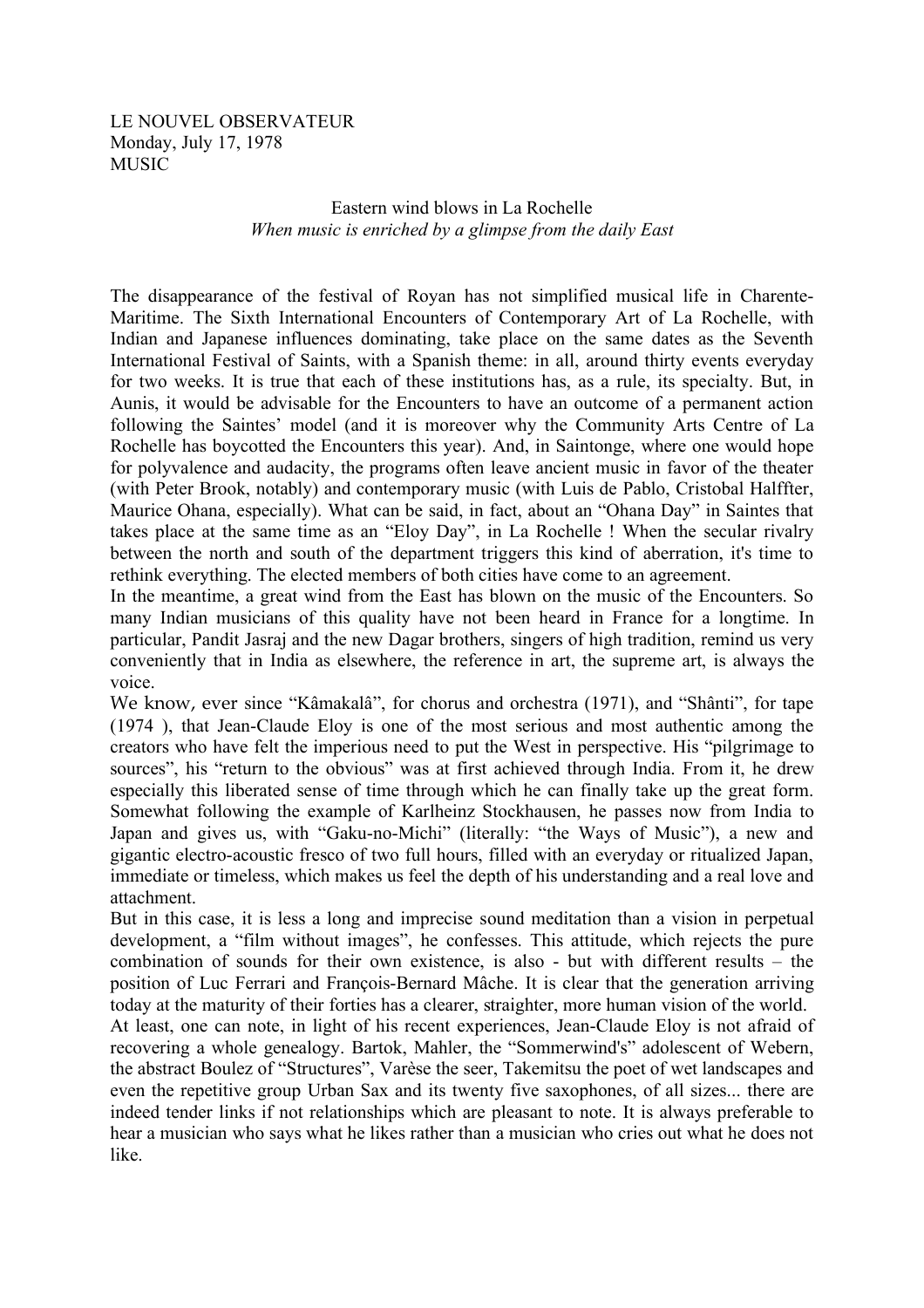Finally, the Philharmonic Orchestra of Lorraine triumphed over all difficulties. Michel Tabachnik turns it into an instrument not merely docile and precise, but engaged, burning to bring out incredible tones. It is rare and beautiful.

## MAURICE FLEURET

TÉLÉRAMA LE MONDE DE LA MUSIQUE January, 1979, n° 7

## Eloy, salle Wagram, bring along your pillow

ELOY, the stateless one. Eloy, forty years old, confirmed talent (and beyond !). Eloy, always between two triumphs, two countries, two airplanes. Eloy, demanding, protesting, liable to leave in a huff, but not resigned, in spite of appearances, to play the part of the perpetual exile. After the Conservatory, after Darmstadt, after classes with Boulez in Basel, he launches his memorable "J'accuse", a denunciation that national institutions are still shaking from : no, musical creation in France is neither supported nor viable.

Ever since, he has traveled around. India, Japan, China, Indonesia, Brazil... a major journey into Oriental sound. He extolls - a grand idea - a "systematic internationalism" that could already be felt in works like Equivalences (1963) and Kâmakalâ (1971). In the inner sanctums and avant-garde festivals, some would like to hold onto him a little longer, as he often stays just long enough for a performance, a "special day" or a "carte blanche". He wouldn't mind. But he doesn't couch his terms either. Loud and clear he deplores the uncontrolled centralization of cultural powers : all equipment in the same basket, all researchers in the same ivory tower... sound familiar? No need to look too far. The sad fact is that he may be right, he knows what he is talking about. He himself has suffered from the ravages of French bureaucracy.

In 1972, in the Cologne studios, he works on Shânti and achieves one hundred thirty-five minutes of "meditation music" for 4-track tapes, his first electro-acoustic work. Then, the Japanese take him in. In Tokyo, he composes Gaku-No-Michi, a colossal voyage – more than three and a half hours – of concrete sounds going into abstract modulation and back again. He resigns himself to a westernized sense of duration to honor a commissioned work from the Orchestre de Paristhey massacre the creation of Fluc-tuante-Immuable. Once again, he is angered. Recorded work decidedly has its advantages.

Taped recordings are unchangeable, they're lightweight, and can be carried in a suitcase : his music in his backpack, Eloy is the Woody Guthrie of electro-acoustics. He proposes his services of broad-minded, articulate composer to Goethe Institutes and universities. These international institutions jump at the opportunity, sending him from Sao Paulo to Djakarta and from Bandung to Rio de Janeiro. Everywhere, he observes the same thirst to listen and learn. Everywhere, discussions go on and on. Four hundred and fifty Hong Kong Chinese discover a completely foreign musical language when they hear his work, Shânti. In two days in Bandung, two thousand students hear his music. Admittedly, it is easier than in Ivry or Saint-Etienne.

Eloy came back from his travels, his head full of memories and rather optimistic. And he proves it. Collaborating with the Autumn Festival (which, for his sake, is adding an extension onto its program), he rents the salle Wagram for an evening and onto the ears of a totally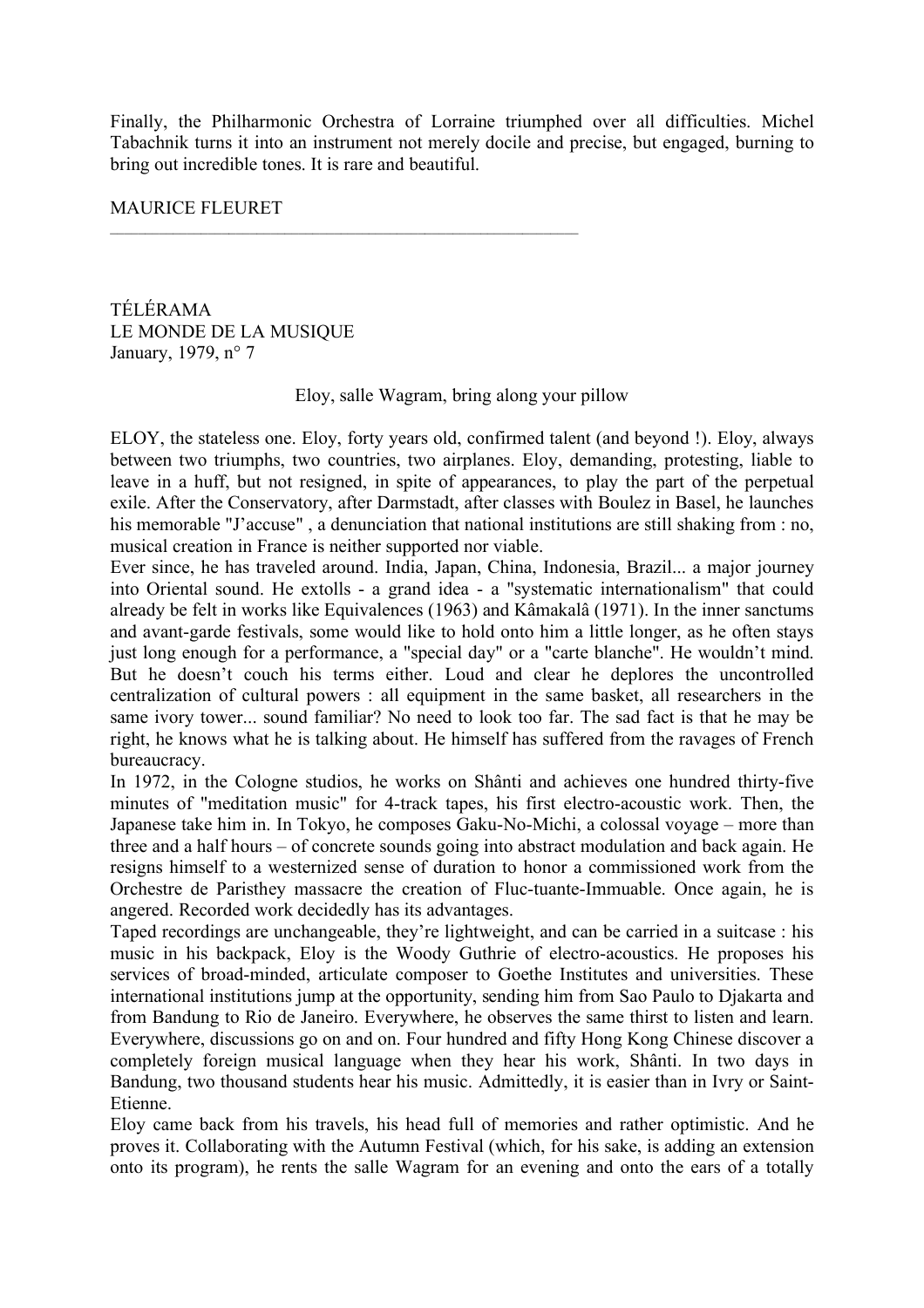hypothetical audience, he launches the great mass of sounds and Japanese impressions that make up the two linked parts of Gaku-No-Michi (1). An opportunity to follow the "paths of music" (the meaning of the title) which are "the paths of consciousness through sounds".

"I hope in this way to meet a new audience, says Eloy. We need nine thousand francs to cover basic expenses. That represents quite a few tickets ! But people should know : although the acoustics in the salle Wagram are excellent, we don't have the means to make the place more comfortable. Everyone should bring a pillow !"

He also says : "I can no longer make music without integrating into it what I do, what I see, what I am experiencing, objects, colors, shapes." Is it so surprising that a musician of this kind surpasses the set limits of Occidental works and mobilizes entire evenings just for himself? For his style is "opera: sound material organized around a dramatic and visual scenario".

Soon, he will perfect his lyrical art: he'll be adding sets, lighting, actor-instrumentalists. Soon, he'll be inventing images as well. But where ?

ANNE REY

(1) January 11, salle Wagram, 8 P.M. A recording of "Shânti" is now available on Erato STU 71 205/6

LE MATIN DE PARIS January 13, 1979 SALLE WAGRAM

> Gaku-No-Michi By Jean-Claude Eloy

On the floor, people are ensconced in sleeping bags or blankets; others are politely sitting on chairs. Where are we ? In a waiting room at night during a train strike, or in a way station for refugees ? No, very simply, we are in Paris, a Thursday night, in the "salle Wagram" concert hall, for an exceptional concert proposed by Jean-Claude Eloy. There is only one electroacoustic work on the program, but it lasts for four hours !

It took the involvement of a number of friends for the composer to take the risk of this gathering. And yet the recent Autumn Festival would have been greatly honored to officially incorporate such a concert into its program, all the more so because the work by Jean-Claude Eloy is, in its genesis, intimately related to Japan, one of the themes of the recent festival.

I had already heard Gaku-No-Michi (Paths of music) in a first version at the last Rencontres of La Rochelle. And, strangely, the work with an extra hour and a half added on, seemed shorter to me. "Not surprising in itself, says Jean-Claude Eloy, it is meant to trigger another perception of duration."

Jean-Claude Eloy doesn't take the easy way out ; he doesn't choose to accumulate material in a demonstrative or illustrative scheme. On the contrary, although the sounds that compose the thread of his work are very rich, they could be perceived as slack, as poor in means. His exploration lies essentially in the domain of tone-colors, always very beautiful, whether they are obtained and re-created from concrete sounds or electronic sounds, and of researching the relationship of shape with material. Hence the slow moving of sound events and open spaces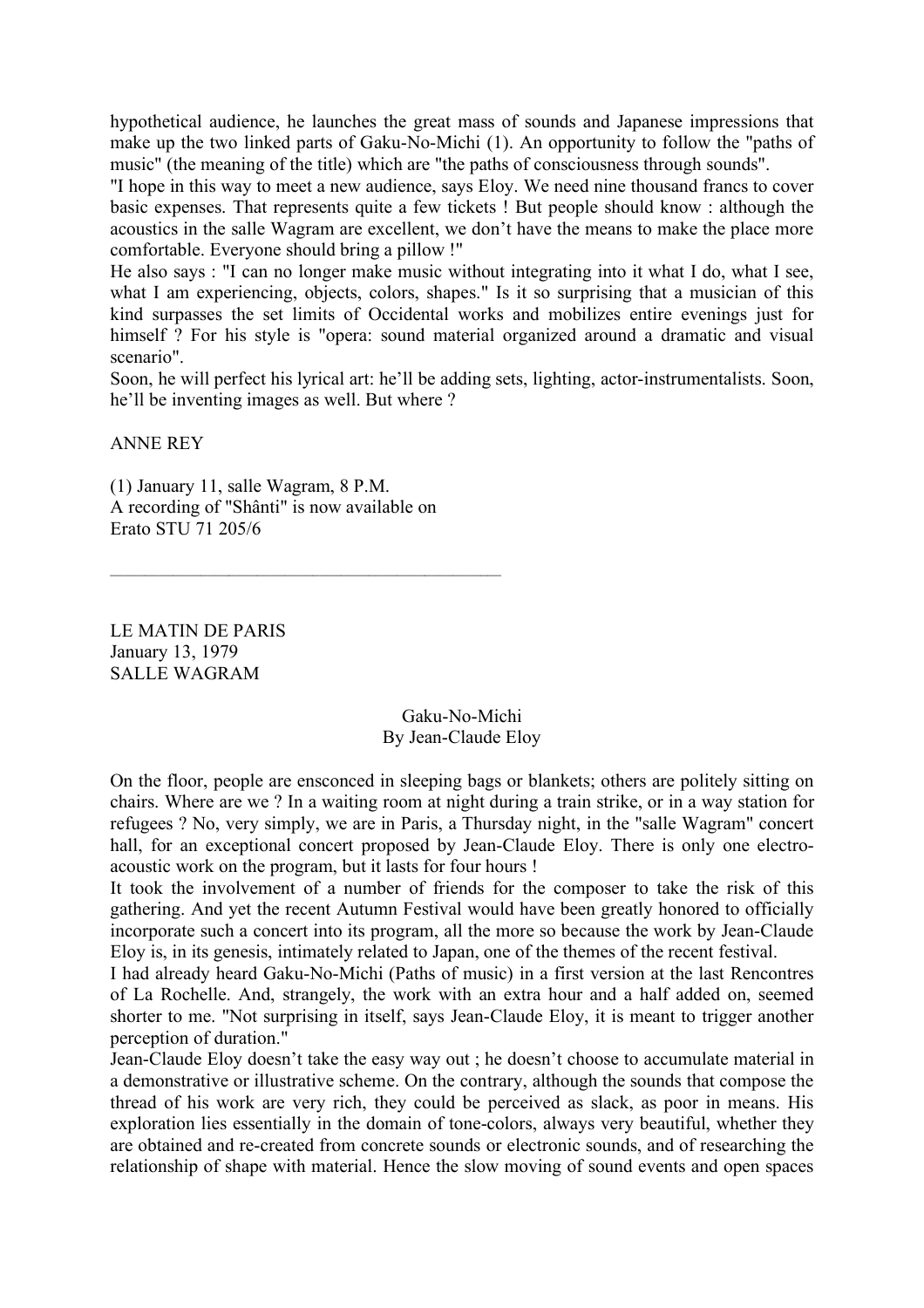where the proposed sound material is enriched and developed. Thus, the work triggers little by little, in its unfolding four episodes, this new approach to sound phenomena which, in its new perception of duration, aims more to help us reach a level of self-knowledge than the experience of a fabulous and fragmented world of sound.

#### BRIGITTE MASSIN

LE MONDE January 14 and 15, 1979 "GAKU NO. MICHI" by Jean-Claude Eloy

 $\mathcal{L}_\text{max} = \frac{1}{2} \sum_{i=1}^n \mathcal{L}_\text{max} = \frac{1}{2} \sum_{i=1}^n \mathcal{L}_\text{max} = \frac{1}{2} \sum_{i=1}^n \mathcal{L}_\text{max} = \frac{1}{2} \sum_{i=1}^n \mathcal{L}_\text{max} = \frac{1}{2} \sum_{i=1}^n \mathcal{L}_\text{max} = \frac{1}{2} \sum_{i=1}^n \mathcal{L}_\text{max} = \frac{1}{2} \sum_{i=1}^n \mathcal{L}_\text{max} = \frac{1}{2} \sum_{i=$ 

Gaku-no-michi, Jean-Claude Eloy's concrete and electronic work, lasted two hours during its world premiere at the Encounters of La Rochelle (Le Monde of July 11, 1978); it lasted three hours and forty one minutes for the new performance on Thursday at Wagram hall.

The Japanese title means "the ways of music". From a concrete landscape, noises from Tokyo already rather blurred ("the way of everyday sounds"), one moves "from the concrete to the abstract", then "towards what is unknowable" ("the way of meditation sounds"), in "the incessant flow of all things", then it is "the way of metamorphoses of meaning", that finally leads to "the way of meaning beyond metamorphoses" and to a "sound of meditation" immovable, immortalized during a quarter of an hour.

These indications are only signposts, moreover rather vague, through a sound journey in the heart of the abstract which would like to be an oriental-type spiritual experience, though less explicit than Shânti, which was a contemplative situation of inner peace. Here, it is a question "of reaching through the power of sound experiences to the perception situated outside the ordinary, inviting us to widen the consciousness that we have of things and ourselves."

Jean-Claude Eloy reached a sort of dilation of time: one listens to these four or so hours of music without feeling any more difficulties of attention and physical discomfort than for the two hours of the previous version, as if it were a limitless, open-ended sound space, but also without absolute necessity. After the first ten minutes of the "film" about Tokyo, the sounds no longer have a recognizable origin, and the listener easily follows these vast electronic textures that unfold at leisure, engender each other, melodies and polyphonies, as the rumblings of engines, with often very different vibrations, dimensions, intensities and harmonious spectrums intersecting in phases of tension and relaxation that are rarely dramatic, but mostly contemplative and majestic.

Voices of children and women, a brief evocation of Hiroshima, some chanting of Buddhist monks and the sounds from their wooden sandals and ringing of ghostly bells come in at times to decorate or punctuate time and give it a religious meaning.

Eloy, like Stockhausen, Pierre Henry and François Bayle, has surely invented a form with great variation capable of structuring the unlimited field of electronic music. But at the same time, we are captivated and remain half-incredulous.

## JACQUES LONCHAMPT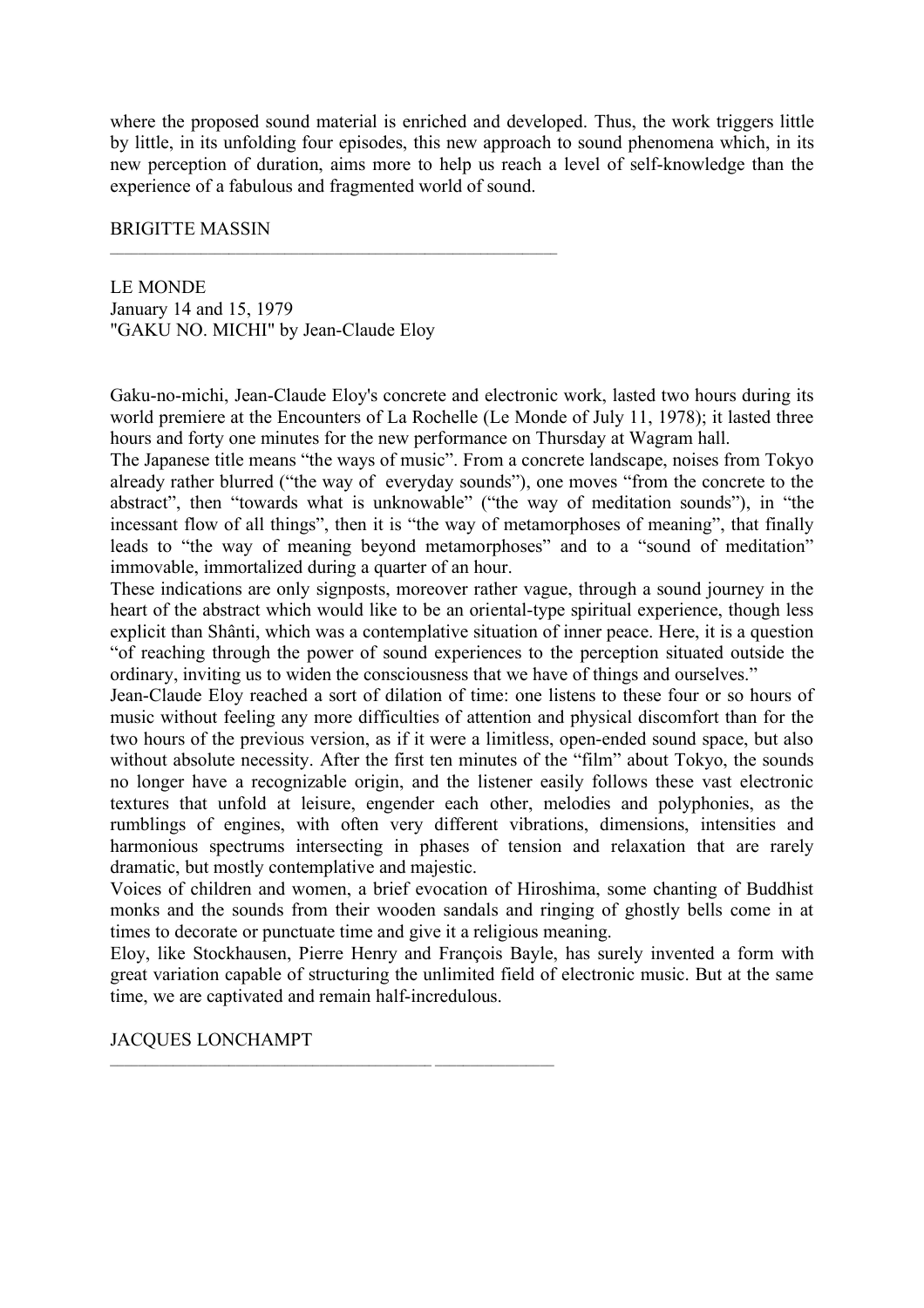MIDI TV LOISIRS 1980 J.-C. ELOY GAKU-NO-MICHI "The ways of music"

The musical legitimacy of electronic music will continue to be debated for some time. Among the convinced (doesn't Marcel Landowski use it?) and the detractors, who, refusing to take the time, have eyes and ears only for the means and styles of the past, the gap is growing. It is, nevertheless, just common sense to accept the evidence of an art using, with the exclusion of all others, the means of its time. To accept that two procedures - with parallel roads, one favoring the means from the past and the other one deliberately turned towards the future. And expecting that a masterpiece will appear one day from the sound manipulation of electrons.

Under the aegis of Cultural Affairs, the foundation of the S.A.C.E.M. and in association with Radio-France, the publisher Adès has just recorded the most recent electronic and concrete work by Jean-Claude Eloy (1). Less than two years ago, at the time of Shânti's publication by Erato, I introduced this brilliant musician (born in 1938) and multiple prize-winner of the National Conservatoire of Paris, who, from the encounter he created in 1970 of musicians and Asian thinkers, abandoned the ways of serialism in which the education of Boulez had misdirected him. From then on, the investigation of the religious and musical universes of Asia, confronted with the thought and oriental "modus", influenced him towards the use of electronics, which is decidedly a universe of prodigious possibilities.

## Murmurs of the city

Gaku-No-Michi is the new route that Jean-Claude Eloy proposes to us. The listener must open himself to it with a total availability of the ear and the spirit. Gaku-no-Michi means "The Ways of Music". We are engaged by multiforms and distant, strangely fluid murmurs of the immense Japanese metropolis (Tokyo) that snatches the fragments of words, more imperceptibly than the quotations of Shri Aurobindo or Mao in his previous work, Shânti, and which trace wide coils (routes of urban traffic, journeys of cosmic particles?). Bit by bit, sound threads of the metropolis shed their identities without completely losing them, transmute into a vast cosmogony among which elements, sound dusts, fragments of bells of the temples of Kyoto, drums and gongs still belong to the concrete and grounded universe.

Bit by bit, from the still recognizable sound world of the human town, the "Way of everyday sounds", we are led to what Jean-Claude Eloy calls "essential knowledge". It is the "Way of meditation sounds" (Fushiki-é) which, situated at the level of pure electronics, is not without shades of Messiaen. This sound journey recalls obsessive forms - vast diffracted spirals that re-gather only to be diffracted once again in an insatiable game of alternated states between fear and ecstasy – that inhabits the sleep of operated subjects taking barbiturates.

The Way of the sounds of meditation is the longest part of the work. Evolving in a universe of very different sound-colors from "Tokyo", the very abstract sound materials contain concrete elements borrowed from traditional music, noises from the Nô theater and Buddhist music. The parts "Contemplation" (real electronic pause) and "the incessant flow of all things" are not reproduced in the recording.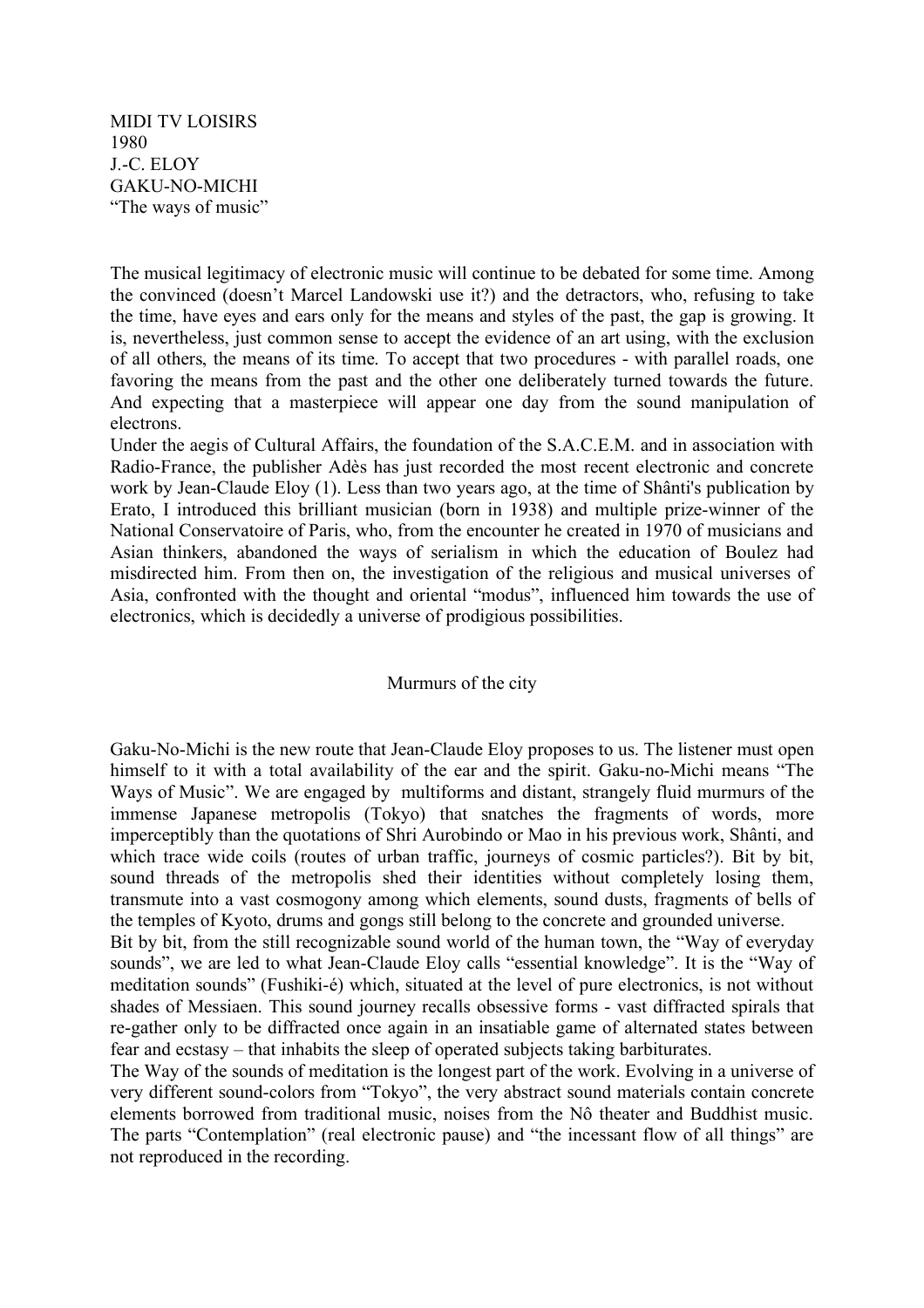#### Reminiscence

From the high spheres of meditation-contemplation, Jean-Claude Eloy returns us to the grounded world, but in the "reminiscences" state (events commemorating every year the apocalypse of Hiroshima, Japanese national anthem). This part sensitizes us to the duality of fear and enjoyment that memory fragments impose.

Jean-Claude Eloy has reduced Gaku-no-Michi which, in the concert, lasts five hours (only an Asian audience for whom time does not have the same dimension can "receive" it) into two hours of recording that respects a great balance between concrete sounds and abstract sounds. The Sound of introduction (Pachinko) does not appear; as for the "sound of continuation" (Han), which allows the listener to gradually detach from the sound action, it does not exceed two minutes in the recording.

Realized in the studios of the Radio of Tokyo two years ago, Gaku-No-Michi is a homage to Zen philosophy and the Buddhist mystique. This electronic symphony, which through its dimension of the infinity evokes our Gregorian, aims to join the power of sounds in oriental music leading to knowledge-illumination. One should enter it as one would enter a celebration because it is indeed a cathedral where, through the means of the future, we join a culture and ancient thought. Gaku-no-Michi is a work - perhaps a masterpiece? – that enlightens our times.

R.-A. LACASSAGNE

(1) 2 Adès 21005

LE MONDE Tuesday, January 8, 1980

> " GAKU - NO - MICHI ", by Jean - Claude EIoy Paths of music

The most recent contemporary music can scarcely be heard outside short-lived auditions in specialized concert halls. The infatuation of record companies, some ten years ago, vanished rapidly when confronted by timid sales. So we are very pleased to note that Adès records, under the aegis of the Ministry of Culture and the SACEM foundation for musical communication, along with the collaboration of Radio-France, had the courage to publish one of the most important works of recent years, "Gaku-no-Michi", by Jean-Claude Eloy, which will now make it possible to carefully examine this most extraordinary musical world.

For those connoisseurs of the electronic productions of Stockhausen, Pierre Henry, Berio or François Bayle, Eloy's work lies within a framework that is already well-frequented. However, those who approach it without preparation will find themselves pondering a fundamental question : what is music ? This powerful attack, this faraway murmur of Tokyo city noises, this dense sound thread to which vestiges of inaudible speeches and long curves of hissing meteorites cling... does this deserve our undivided attention for two hours, immobilized in front of our speakers ? (For that matter, the recording had to abridge the work for economical reasons, the original score can last up to five hours, more than "Parsifal").

The listener of good faith should persevere and in so doing, will rapidly realize that this world of sound apparently made up of noises, is actually captivatingly rich, that time passes very quickly and that a musical awareness and intuitive logic are at work, from the beginning to the end.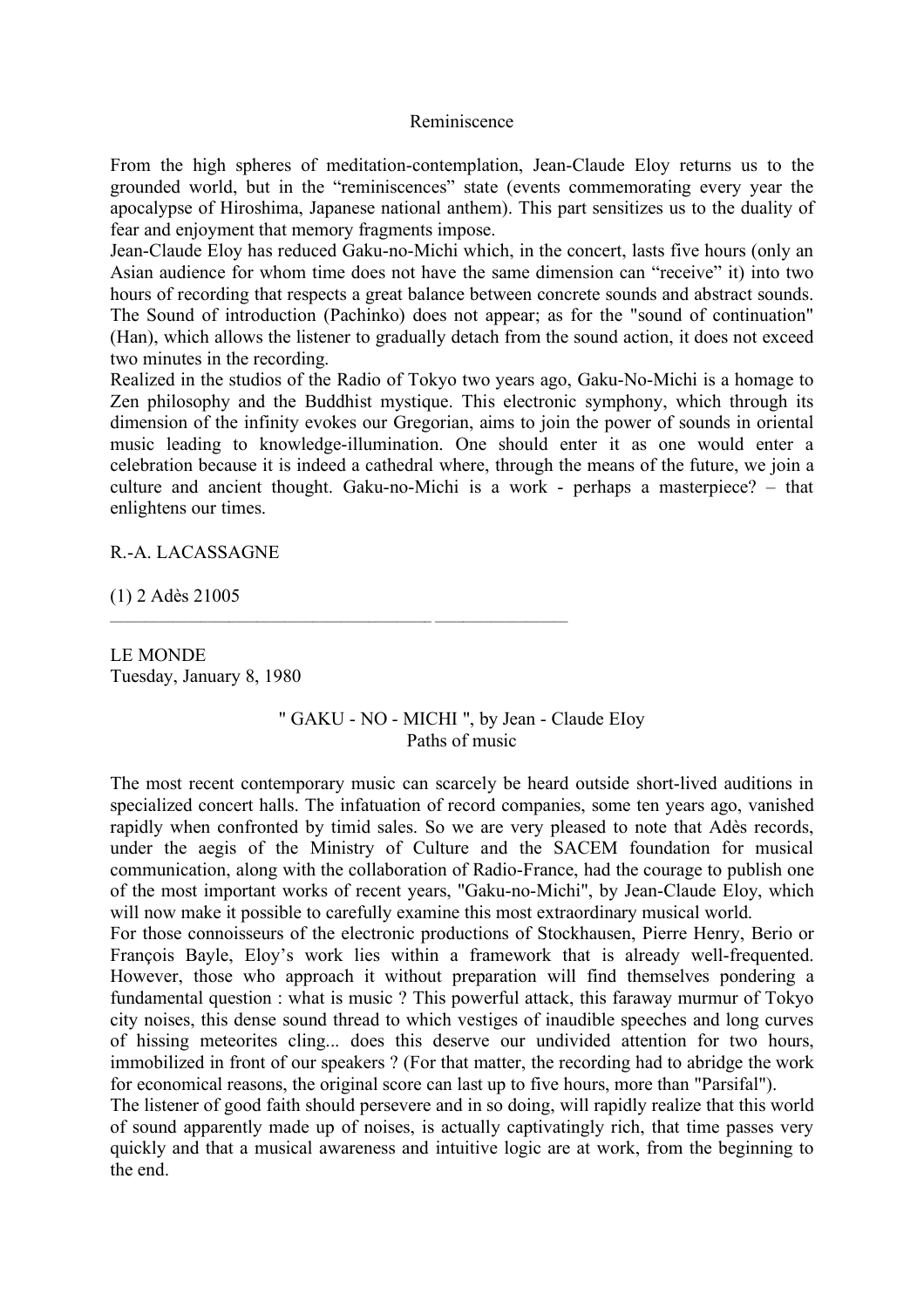In pursuing our attentive listening, we discover that the echos of Tokyo become less and less recognizable, melting into an overall thread that progresses slowly. Abstract events come to punctuate the discourse, like echos of bass horns, crackling trails, squealing, harsh sounds, motors turning on. The music develops continuously, sometimes into a cloud of multiple sounds, sometimes into a mass of elements combining into an expressive density, at times faraway concerts of low-pitched bells, as if swept by violent or majestic winds.

"Gaku-no-Michi" means "paths of music" and, for Eloy, this first part represents "everyday sounds, from the concrete to the abstract", a "transsubstantia-tion-oblivion" which, based on our surrounding sound environment, leads us to "essential knowledge" through meditation, immersion in the sounds. Thus bathed by the music, and led by Eloy in the same way as Dante by Virgil, we might succeed, through reading sounds, in discovering something about ourselves and the universe ; isn't that what defines all music ?

Let us quickly examine other parts of this music, literally indescribable: "the path of meditative sounds" is a journey through low-pitched octaves from where a long electronic iridescent spiral rises, which then diffracts into divergent lines eventually joining together into a grand chord, a fixed moment which, in turn, evolves and expands with new colorful events resulting in other masses or sound groupings, like the stages of contemplation that drift back and forth, immobilized for a moment in time, only to take other steps towards other paths.

At turns calm, then eventful, unified or rich in independent sound particles of very different natures, passing from reverberating depths to unheard of twinkling sparkling sounds or violent percussion, such a musical respiration leads us towards a kind of timelessness akin to "ecstasy".

The last part, "Réminiscence, the path of meaning, beyond metamorphoses", brings one back to a sort of dramatic awareness of the world; conflicts, still abstract, evolve into large harmonious structures : heartrending themes melt into vast syntheses; the national Japanese anthem slowly unfolds through this calm and solemn vision and at last is stilled on a long timeless chord.

In this abridged version made for the record, Jean-Claude Eloy has deliberately excluded the most concrete and most recognizable elements, as if to signify that the essence lies in the heart of sounds themselves. From this rather secret homage to Japan, to zen philosophy and Buddhist mysticism, he has composed a great symphony, worthy of the Occident, whose immense, abstract architecture pays tribute to the guiding principle which inspires Oriental music: the "power of sounds" which leads to knowledge, indeed to enlightenment.

## JACQUES LONCHAMPT

\* Adès double record, 21 005. The preceding electronic work by Eloy, Shânti, was recorded last year by Erato (double record, STU 71205/206).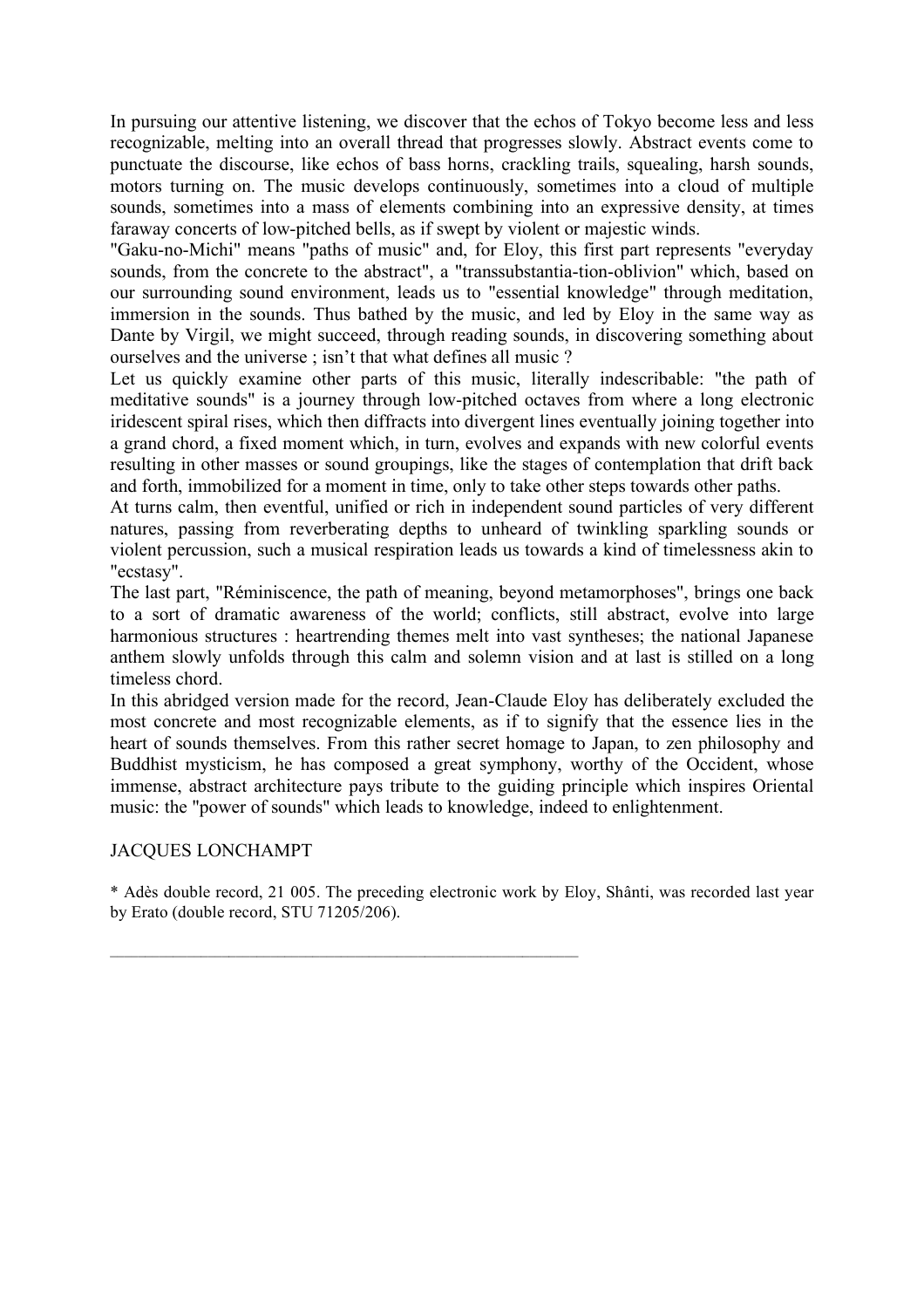## Eloy risks it all with Gaku-No-Michi

*Concert: Gaku-No-Michi (The Ways of Music) 1977 – 1978, an imageless film for electronic and concrete sounds by Jean-Claude Eloy, produced in the electronic music studio of Tokyo's NHK Japanese Radio. The first electronic concert of the Combinatie van Utrechtse Muziekbelangen Foundation series, Monday night in the Geertekerk.*

## By ERNST VERMEULEN

UTRECHT, Oct. 21. – The Eduard van Beinum Foundation in Breukelen recently organized an international composition workshop (featured on November 21 by KRO on Hilversum 4), to which French composer Jean-Claude Eloy was invited last Sunday for a closing presentation around the theme "The perception of time in Eastern and Western music: an introduction to his recent work Gaku-No-Michi".

A work of over four hours of music on tape arranged like an imageless movie, this fantastic piece indeed fully reproduced the sensation of time. We went to listen to it. The memory of Shanti talked us into it without difficulty. That work (Shanti) was produced in 1972/1974 in Cologne. It is a monumental composition that was also presented under the patronage of the Foundation in the Geertekerk, in Utrecht (1978).

Eloy sure knows the subject. Born in 1938, he studied with Milhaud and Boulez but has been influenced by Messiaen to a greater extent– the central part of Gaku-No-Michi is a clear example! He taught at Berkeley in the sixties – which one can hear in Shanti –, where, for the first time, he fully opened up to Eastern aesthetics generally speaking, and to the passage of time in particular. Currently working in Paris, he produced a composition for percussions, synthesizer and tapes in the Studio of Sonology in Utrecht last summer. He is working on a book called Music without Borders.

Gaku-No-Michi progresses along a spiral pattern to reach a climax, and then extracts the subsequent fragment. The work is divided into four parts: after the introduction comes the Tokyo part (sounds of everyday life in the form of sound metamorphoses going from recognizable concrete sounds to the musical abstract world) followed by a second part, the longest one, entitled Fushiki-e (a deciphering of "what is not knowable", the Way of meditation sounds, which reversely develops from the abstract to the concrete), attaining a static contemplation that can be stretched at will.

## Coffee

Then the composer let us have coffee before hearing Banbutsu-No-Ryudo (the flow of all things, from the concrete to the concrete following an alienating direction, the emphasis being laid on the contradiction born by sound objects – a purely political debate can thus grow into a buzzing of bugs with rich tones), and, at last, Kaiso, which features reminiscences from the preceding parts, moving from the abstract to the abstract through the ways that enter our emotions beyond metamorphoses. Moreover, this fourth part evokes the tragedy of Hiroshima.

All this sounds fantastic, and is indeed. Unfortunately, some promises were broken. There are also fragments with no real signification, much too static: a rest without tension. It is the risk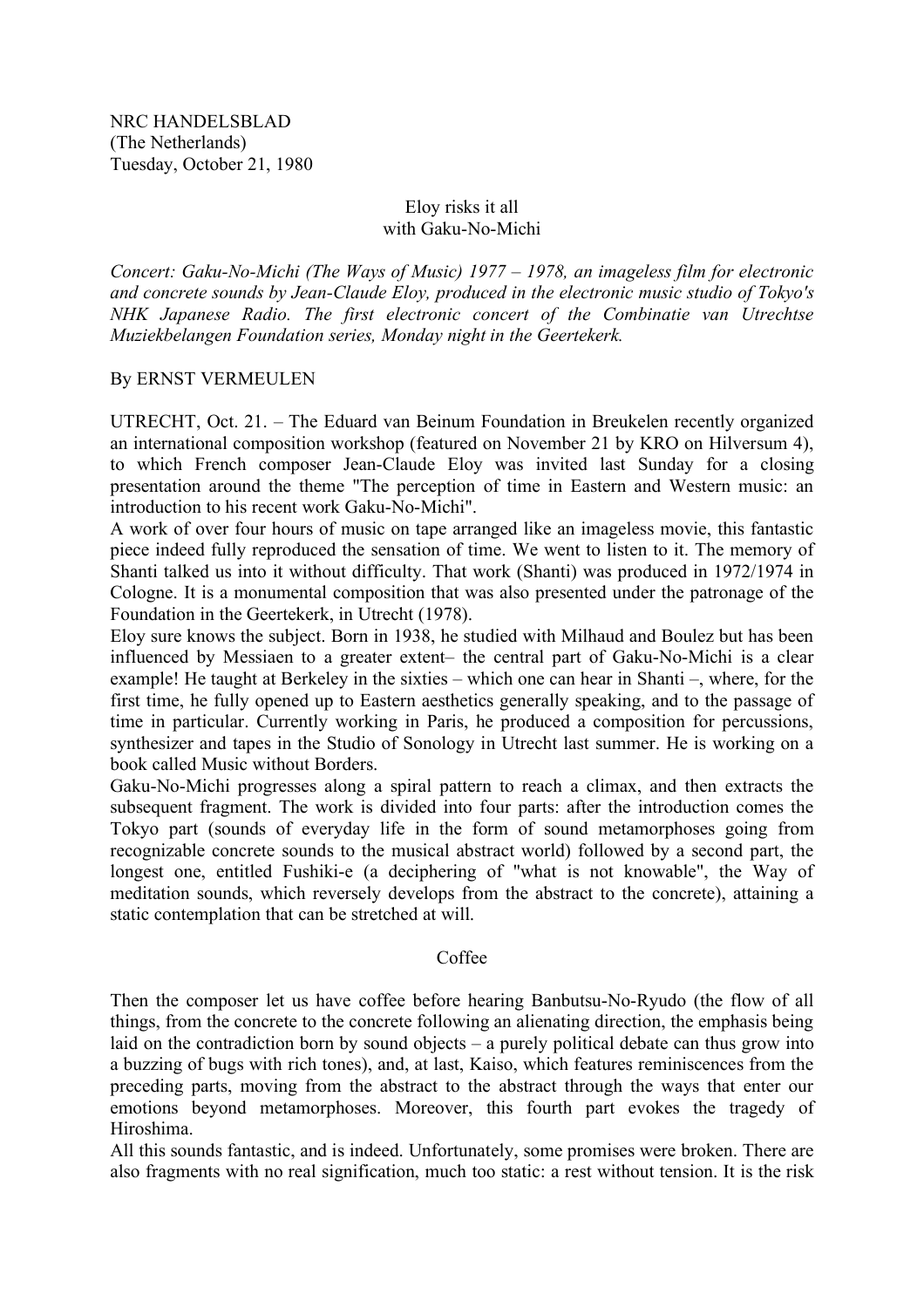of this type of composition where no fragment makes sense as everything has merged into the main lines.

The concrete material is nonetheless very rich. Descending bell sounds can for instance be replaced by the beautiful declaiming voice of a woman followed by prayers: this is reminiscent of Berio's language. Nevertheless, Eloy is less refined, less structured, broader, and somehow much too European to really get close to refined Asian images mentally speaking.

There is a lack of synthesis. Eloy provides a comment, however without merging into Eastern aesthetics. His bold Mahler-style attempt deserves our respect. Eloy is a one-of-a-kind character who dares to take every risk. It is a shame that several listeners did not stand dragging passages because the sound of chairs on the tiles of the Geertekerk did not suit the atmosphere. Yet, the atmosphere is essential to Eloy.

 $\mathcal{L}_\text{max} = \mathcal{L}_\text{max} = \mathcal{L}_\text{max} = \mathcal{L}_\text{max} = \mathcal{L}_\text{max} = \mathcal{L}_\text{max} = \mathcal{L}_\text{max} = \mathcal{L}_\text{max} = \mathcal{L}_\text{max} = \mathcal{L}_\text{max} = \mathcal{L}_\text{max} = \mathcal{L}_\text{max} = \mathcal{L}_\text{max} = \mathcal{L}_\text{max} = \mathcal{L}_\text{max} = \mathcal{L}_\text{max} = \mathcal{L}_\text{max} = \mathcal{L}_\text{max} = \mathcal{$ 

UNO MÁS UNO (Mexico-city) August 21, 1981

> Eloy: "Music: An East-West Conflict". The composer will give a conference tonight at the UNAM

## By PATRICIA CARDONA

Considered the most independent of French composers of the second half of the 20th century, Jean-Claude Eloy defines the approach of the public as regards his music as a "psychophysical acoustic" contact, whearas, according to him, the experience felt by the listener hearing contemporary music has so far been mostly cerebral. Tonight at 8 pm, in the Carlos Chávez Hall of the Cultural Center of the University, the maestro will talk about the architecture of musical time in his work at a conference entitled "Unidirectionality – Multidirectionality: the limits between Asia and the West".

Convinced of the influence of music on the psychological and neurological state of man, Jean-Claude Eloy will go further into the issue of the nature and the effects of secret ritual music falling under his work of creation and interpretation of the relations between the Eastern and Western cultures.

"Computers, Eloy said, allowed music to reach a post-alphabetized" phase marked by a more direct character and more organized, which distinguishes it from the old Western tradition." The composer was able to get closer to the primitive universe through electronic music. That of Tibet, for instance, represents a point of contact between the most advanced musical approach in this genre and the ancestral tendency that man has to communicate organically with sounds.

Eloy will facilitate a workshop organized by the Compañía Musical de Repertorio Nuevo, on August 24-29 around the theme "Practicing electronic music". The composer gained his experiences in that area in the biggest centers in Germany and Japan and on the UPIC music computer system at the CEMAMu of Paris.

In addition, this close contact with Eastern music, which already turned into a "second nature" in his compositions led him to define the future of music as a conflict to be solved from cultural influences. The mix of cultures will be the basis of a new project; it will be about a meeting between past and present, between East and West. "In that regard, our generation is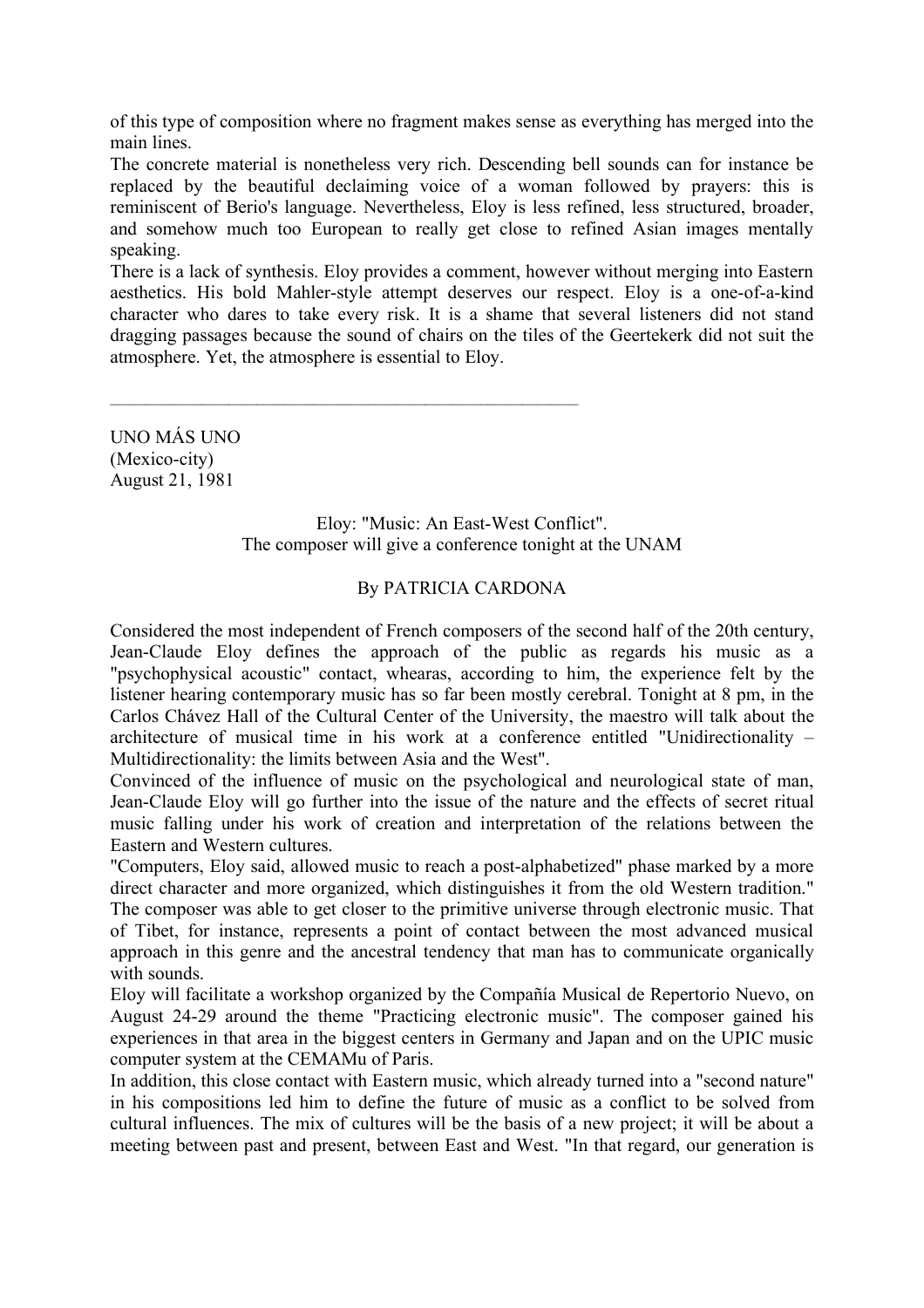going through a difficult transition. We are at the same time the bearers of a tradition and the bearers of future approaches", he commented.

He notes that this music must still enter a phase of stability, which will be perceived, in the history of music, as another classical period in the natural evolution of the genre. Not only does Eloy know the classical methods of conservatories as well as lab techniques, but he is also famous as an expert in traditional Hindu and Japanese music.

"The mastery of the sound material is a prerequisite to the developement of a theoretical method", the composer declared. "The rapid evolution of electronic music has been marked by a succession of phases characterized by radical metamorphoses in sound management", explained Eloy, who taught as a composition professor at the University of Berkeley for several years.

According to Eloy, the duration of the piece "Gaku no Michi" (four hours) was determined by his intinct, by the maturing of his psychological relation with music. His creative process has an objective origin.

"Sufficiently open-minded listeners who let themselves carry by the music will face the sound just like they will face a film devoid of visual images", he commented. […]

1982 : 10th anniversary, "Autumn Festival in Paris, 1972-1982" (publisher "Temps Actuels"). JEAN-CLAUDE ELOY A Path of Knowledge By JEAN-PIERRE LÉONARDINI

 $\mathcal{L}_\text{max}$ 

Most people, when they think of the Orient, still conjure up images of the "Spice Road". Jean-Claude Eloy is among the few who don't (as evidenced by a penetrating study, published later in this book). Though incorporating both practical and theoretical bases of integral serialism, he has endeavored to create a cross-breed of musical forms. His work is shaped by an uninterrupted dialog between elsewhere and yesterday, here and today. In Shânti, for example, on the program of the Festival in 1974, the sounds and the texts at work emerge from a dialectical interplay, triggering an autonomous duration where revelations abound for those who are able to capture them. In Shânti, Mao Tse Tong and Shri Aurobindo overlap, the " sound of meditation " follows a cry, the whole of the work fusing into one common and vast respiration. "Shânti – says Eloy – is a fabric of intertwining elements that both oppose and complement each other, while progressing from the most "abstract" of sounds to the most realistic " raw " material. But it also proposes a sound never before heard. Identifying with the sound, losing oneself in it. Integrating into this sound all of the implosive forces of consciousness, becoming one with a multiple, inner, serene pulsation." It is not surprising that in a letter addressed to the composer of Shânti – itself a Promethean gamble, given its electronic means of expression - Karlheinz Stockhausen made this suggestion for the soundprojection in public : "One should listen with closed eyes.... In my opinion, in this particular work, seeing is not necessary." What could be more accurate ? Here, the awakened dreamer should receive, through his sense of hearing the tumult of a merciless struggle against an entropy of sound taking place on a worldwide scale.

Gaku-no-Michi (the paths of music), with concrete and electronic sounds, constitutes another experience, beyond the concert. It takes place on January 11, 1979, in the "salle Wagram" in collaboration with the Autumn Festival. The work is comprised of four parts. The first one, "Tokyo", has its source in city noises, daily sounds that rise up in a spiral, from the concrete to the abstract. "Fushiki-e" calls on a majority of abstract material (electronically produced from the start), incorporating barely recognizable elements from Gagaku, from Nô theater and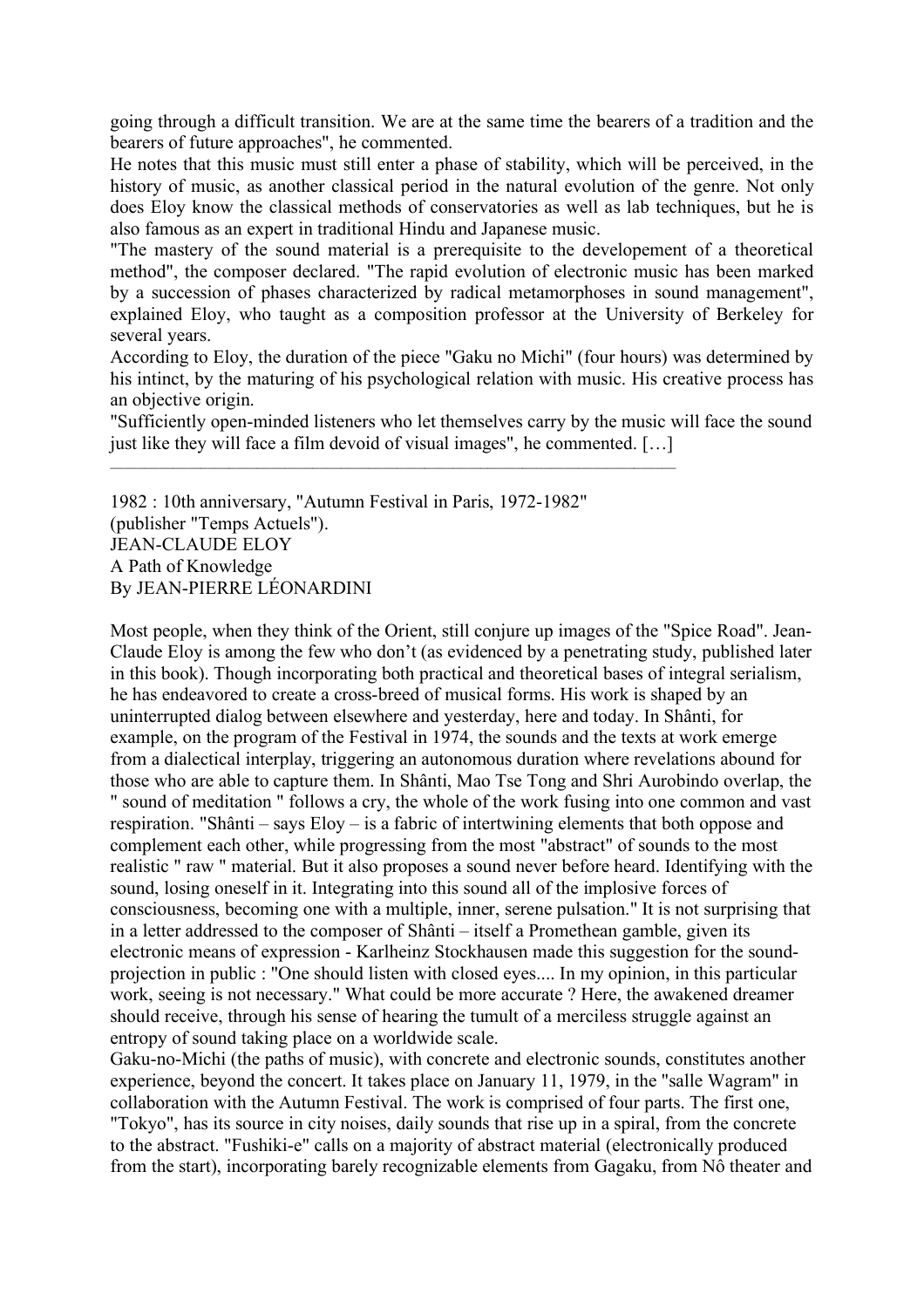Shômyo religious chants...ending on a constant "sound of immobilization", like "an immense organ point". The third movement, "Banbutsu-no-ryudo", manipulates concrete sounds – political speeches, the nationalistic chants of fighter pilots, television commercials, hollow bamboo as it strikes a stone – in such a way that the original meaning is transformed ("violent speeches become insects in nature"). "Kaiso", in concluding, condenses the memory of the three preceding movements and ends on a "lamento". The Japanese national anthem, filtered and clouded over, closes the work.

Gaku-no-Michi, in four hours, suggests (but does not impose) an invitation to embark on a philosophical journey, where the voyager is accompanied by an endless construction of sound that engages him in his very fiber on what can only be called a path of knowledge.

JEAN-PIERRE LÉONARDINI / Autumn Festival in Paris, 1982

Neue Zeitschrift für Musik January 23, 1992

> Solo Voices of Buddhist Monks Berlin's "Inventionen" feature Eloy's electronics and Cage's art of the violin

One must not be short of imagination ("Inventionen") to organize a New Music Festival under that name gathering once again forty-odd proposals for this tenth year of the Berlin Jubilee. This applies to thinking heads. Moreover, concert attendants are recommended to have plenty of free time. Indeed, a few concerts are entirely devoted to one composer, and for some of them it is only a work or a series of works lasting the whole evening; the attention dwindles relatively easily, and one delightfully sits back to experiment something akin to culinary – or at least meditating – thought. As a matter of fact, the present goal of New Music is not – and should not be – to simply offend, give a feeling of insecurity, shake, even though these functions have remained.

Sound in Space under a Star-Spangled Sky

Sitting in the soft seats of the large Zeiss Planetarium – which has already hosted contemporary composers several times since the Biennials upon musicologist Gisela Wicke's initiative among others –, as it provides ideal technical conditions and a true spatialized hearing experience, it is even possible to bend one's head backwards (since, and this is new, the Berlin Workshop – Werkstatt Berlin – associated it with the Planetarium's star-spangled sky). Sounds carry you elsewhere and the work lasts four hours, so be patient.

Frenchman Jean-Claude Eloy (born in 1938), a student of Milhaud's, then of Boulez' at the Master Class of the Basel Music Academy, has never stopped returning to Japan since 1976. He is presently in Berlin where he is a guest as part of the German University Exchange Program (Deutscher Akademischer Austauschdienst), and was thus properly considered. That exchange program, along with the Berliner Künstlerprogramm, was the true instigator of the festival. The public will be able to hear Libérations (1989-91) by Eloy on February 7, and the composer in person during a conference scheduled on January 30. A hundred minutes of Anâhata III were already heard during a live electronic music show [...] …………. […]

I listened to the following composition, Gaku-no-Michi, a work lasting 240 minutes. There is only one sound coming from a magnetic tape: electronic, however very much of a concrete music. The whole piece melts into one unit that arouses the listener's interest, mesmerizes and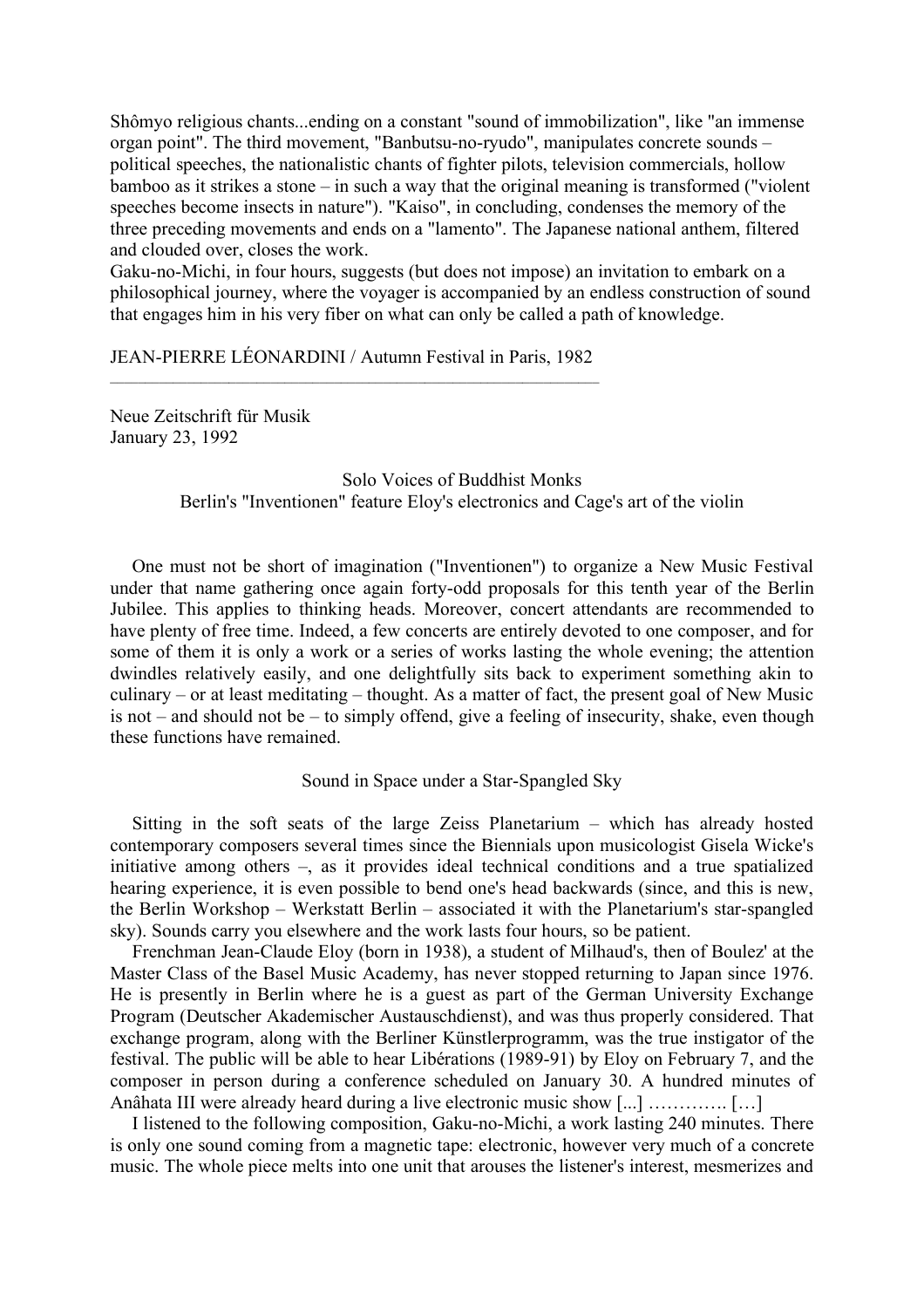fosters pleasure. One can hear the sound of an aerodrome and the announcements pronounced in local means of transportation, bells of various sizes, instruments of the No Theater. The sound increases, decreases, falls in harmony and calms extraordinarily. One even starts feeling a little Asian...

Another concert performed in the Otto Braun Hall of the Westberliner Staatsbibliothek, was also dedicated to one composer only – its impact was the same albeit the difference in style. John Cage, the 80-year old composer to whom four programs have been devoted this year, was featured solo for the whole evening with his Freeman Etudes for violin. That is a total of 230 works composed between 1977 and 1980.

Cage, a "Neutöner", a creator of new sounds. Certainly. However, he sounds quite classical here. [...] ……………………… [...] Such an old-age piece allows the most neophytes to enjoy New Music. Besides, Cage was already invited to Berlin in 1972 by the Exchange Program and thus took part in the first Inventionen.

#### WERNER SCHÖNSEE

LE MONDE DE LA MUSIQUE Issue # 18 - December 1979 MEETINGS WITH LE MONDE DE LA MUSIQUE

## JEAN-CLAUDE ELOY TOKYO VILLE ORCHESTRE (TOKYO ORCHESTRA CITY)

#### Jean-Claude Eloy, Composer Chris Marker, Filmmaker

*You ride Yamaha, you are on Seiko time, you listen with Sony, you are already Japanese. Fair game: the Far-East takes the most of our vices as consumers. What about the trading of ideas? In that area, the blockade persists! Europe, which has built cultural forts throughout the world, still has no desire to seriously rub shoulders with foreign knowledge. When it comes to music, what is Japan? Jean-Claude Eloy went there to live. He is the only French composer of his generation - he is 41 – who has continuously tried to be acquainted with the great Eastern musical traditions, and the only one who has been able to learn from them. Chris Marker met him in Tokyo. He interviewed him on his way of apprehending Japan, on his contact with daily life, with Japanese sounds and the roads he has invented to lead them into his own music.*

J.C.E. : - Japanese composers can no longer be considered as European by-products. I am neither saying that the situation here in Japan is ideal, nor that creative power is overflowing. It would be exaggerating, however I am saying that Asia as a whole is currently moving towards a state of independence vis-à-vis the European model: the old Japanese composers all used to gaze at Paris or Berlin. As for the young ones, they have been rediscovering their past, their culture. Not like the Soviets, who took a theoretical stand and, one fine day, declared: "We must tap into the roots of national folklore." No. They do it naturally.

In Japan, there is not one type but many types of music. This town houses the most varied styles of music. In daily life, one can hear an unbelievable amount of background music. You bump into loudspeakers everywhere, in the streets, on the beach, by the lakes...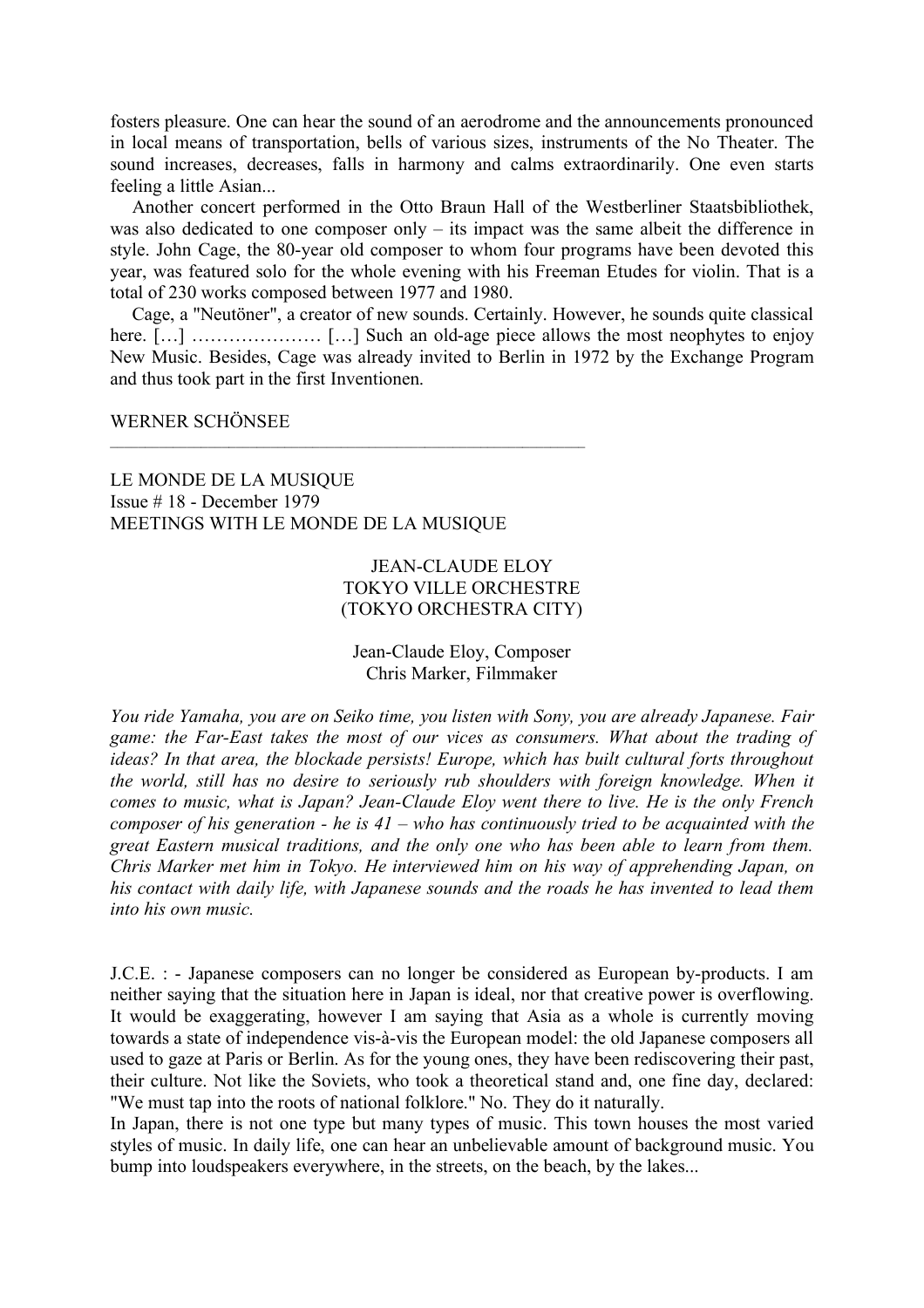C.M. : - Why this flight in the face of silence, which has always been so important in the Asian world?

- I do not know. I am just stating a fact. Those are phenomena that go far beyond the individual aesthetic conscience. However, business considerations obviously exist behind them.

- Have you discovered Japanese sounds or did you already have an idea of what you were looking for when you came here?

- I was fairly familiar with Japanese musical culture through records. But my ears were not trained to street sounds. That chorus of loudspeakers is very lively! Plus there are voices, screams. It all ends up creating a fascinating urban sound environment.

People in Paris still see Japan as the land of kimonos and Mrs. Butterfly... And what aggravates me the most is to see how those who are interested in the traditional cultures of Asia, or worse, those who, like Takemitsu, reintegrate their own culture in their work are accused of "exoticism".

There are amazing bridges and contemporary musicians here cultivate the old traditions without exoticism nor contradiction. Take an instrument like the shakuhachi, which is a famous recorder. When you compare it with electro-acoustics, you think that they form two worlds that have nothing to say to each other. What is interesting is to see, beyond the visible distance, how the shakuhachi, through the natural means of human breath in a bamboo, is able to produce acoustic phenomena that are very complex through the differentiation of breaths, of attack and play modes. For a very long time, Japanese music has been used to cultivate the acoustic body in its beauty. In Nô Theater, percussions are incorporated, screams are incorporated. Learned Western music rejected percussions and screams because they are overly complex acoustic bodies to enter the punctual relation of polyphony. All of this acoustic complexity in Japanese traditional music finds an echo in contemporary music.

## After the Kabuki Time for Tchaikovsky

To a Japanese composer, trying to create a bridge between his own style and his country's tradition is a really natural attitude. It happens every day on the street, on TV or on the radio. You turn on the switch and you hear a kabuki (1) or a voice singing a minyô (2) with strange vibrations, and if you tune in to the next station, you hear an electronized Tchaikovsky!

When I first arrived here, I was supposed to work on a production in an electronic studio. It was almost a "commission" but I enjoyed working in Japan. Of course, I tried to open my eyes and ears. The city sounds appeared so loud and so present to me that I could not resist the pleasure of recording. Little by little, I asked myself: Why not? It is a material even though I did not invent it. So was that urban Japanese life my first source. Then I went to Kyoto, I listened to the shômyô (3), I attended traditional ceremonies, among which the water and fire ceremony that takes place every year in March and lasts 12 days. I attended the last night. Everything I heard was so much more beautiful than what I had heard on records! Eventually, this material was integrated in my work in progress, and suggested, through its presence, new developments in the electronic circuits I was composing daily. I can say that that work – Gaku no michi – is linked to my discovery of Japan. All in all, everything you do at a time of your own creative activity is linked to what surrounds you.

- Yes, although there is a tradition of solitary work where everything happens within the musician's mind...

- Yes, I know. However, that is abstract music, that is writing, isn't it? In electro-acoustics, you do not switch on the same things, and I think that is what brought us closer to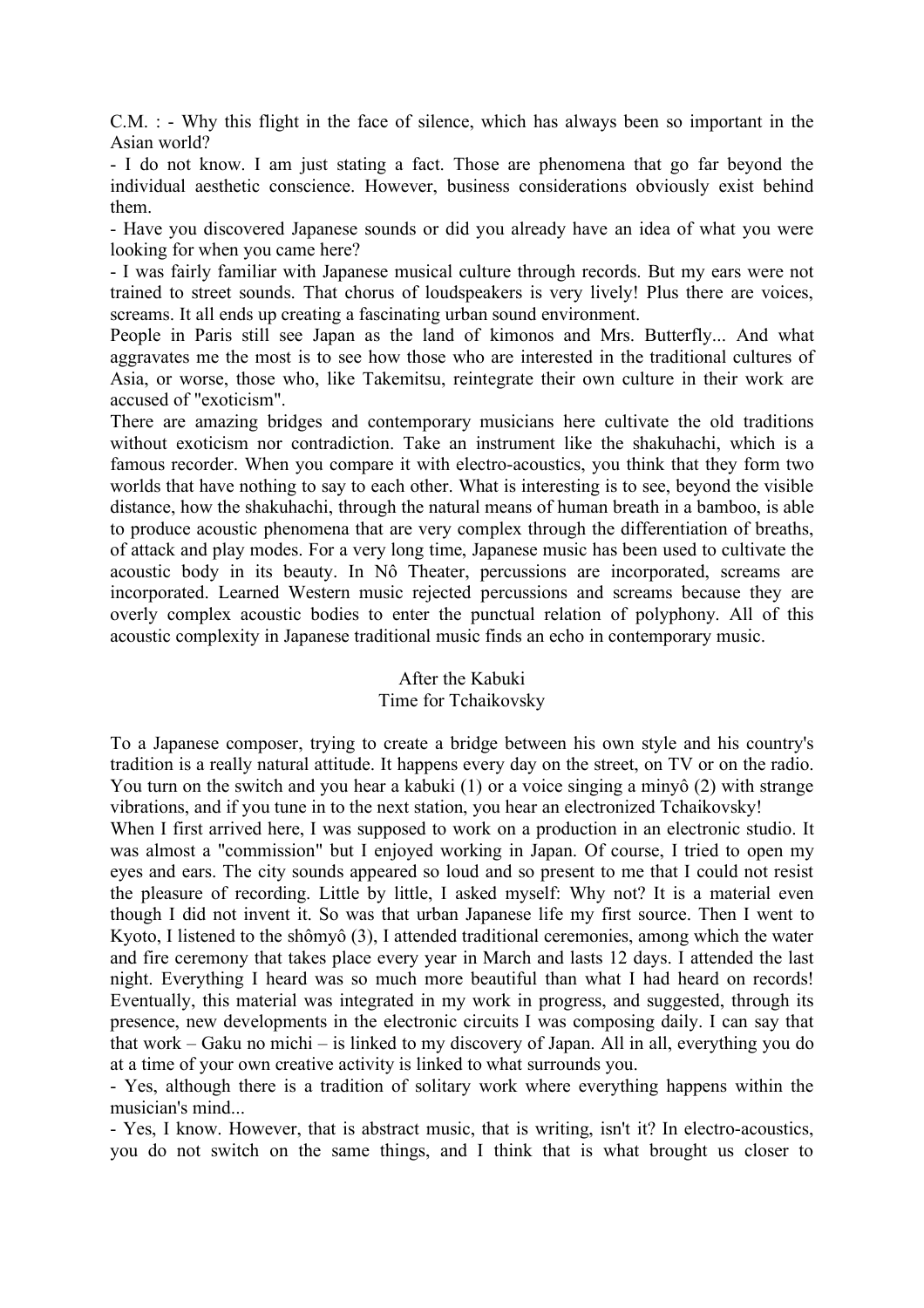filmmakers. You evolve among the sounds of life and reality that traditional written music ignored.

When I use street sounds I do not think about integrating the anecdote into the work at all, but instead about playing on the meaning of things. For instance, there are quite characteristic sounds here, namely political speeches. Every one comes up to give a speech with loudspeakers set in a city square, and sounds resonate high up; the Japanese style yields a rather rough tone. I recorded a few of them. I used this material, which was metamorphosed through the magic of electronic circuits. A nationalistic speech turned into an insect buzz. There was also a small piece of nationalistic chant that is often heard, a fighter pilot chant, which I only processed electronically and which grew into a huge and very slow track, of the utmost quietness, the utmost peace. You do have metamorphosis powers. It is a fairly fun game for a musician to have such control over reality.

- Supposing you had the required technical infrastructure, what would you like to do?

- I very much want to work with Japanese instrumentalists; they are incredible. I would like to create "mixed" pieces, that is for soloists and electro-acoustics. In this field, every dream can come true, sounds know no limit.

I would also like to work towards the opera, however I would alter the situation of the show entirely, by integrating video or film elements for instance. My whole evolution these past years has led me towards the opera because there is a drama dimension in sounds: the abstract electronic material and the concrete material taken from life are like two poles standing against each other, fighting against each other thereby implicitly creating a dramatic situation. All there is left to do is to verbalize them.

#### **Speeches**

#### turned into Insects

- Have you already undertaken something?

- I have thought about many things, but I prefer to keep quiet regarding it. Anyhow, you may very well have your utopia but actually you can only plan on transforming it the day when you feel you have all the means. I am not there yet.

- In an opera, would you remain a French musician?

- It is one of my issues, and I still have not resolved it. I cannot fathom something that will purely be French... it would irritate me... I would find it ridiculous... no, it would not work. Generally, an opera text is not really understandable. Instead, I am thinking of a multilingual text...

- A multilingual thus multicultural musical piece intended for an audience whose interests will need to be manyfold, don't you feel you are working for a society that does not exist?

- Well, yes … very much ... all the better! That is what creations have always been about, and there is nothing doing.

- Earlier on, you were talking about the metamorphosis power of the composer. Don't you think that contemporary music composition is trying to find a fundamental role for music again?

- Indeed, you have put the finger on something essential. To me, composing and listening to music are an important and serious action. Then again, there is a function to music, a very old one, which is that of entertainment: unfortunately, it has often become an excuse for glorifying an orchestra conductor, a singer, a violinist... The public awards prizes, nobody can really be deeply affected, and people are entertained. No spiritual dimension... I dare not say that word. Usually, people jump in the air and slip a priest's cassock on me.

No. I simply think that a communication is established through music. When I perform an electronic concert, people often say that there is no life, that my presence is not necessary. If I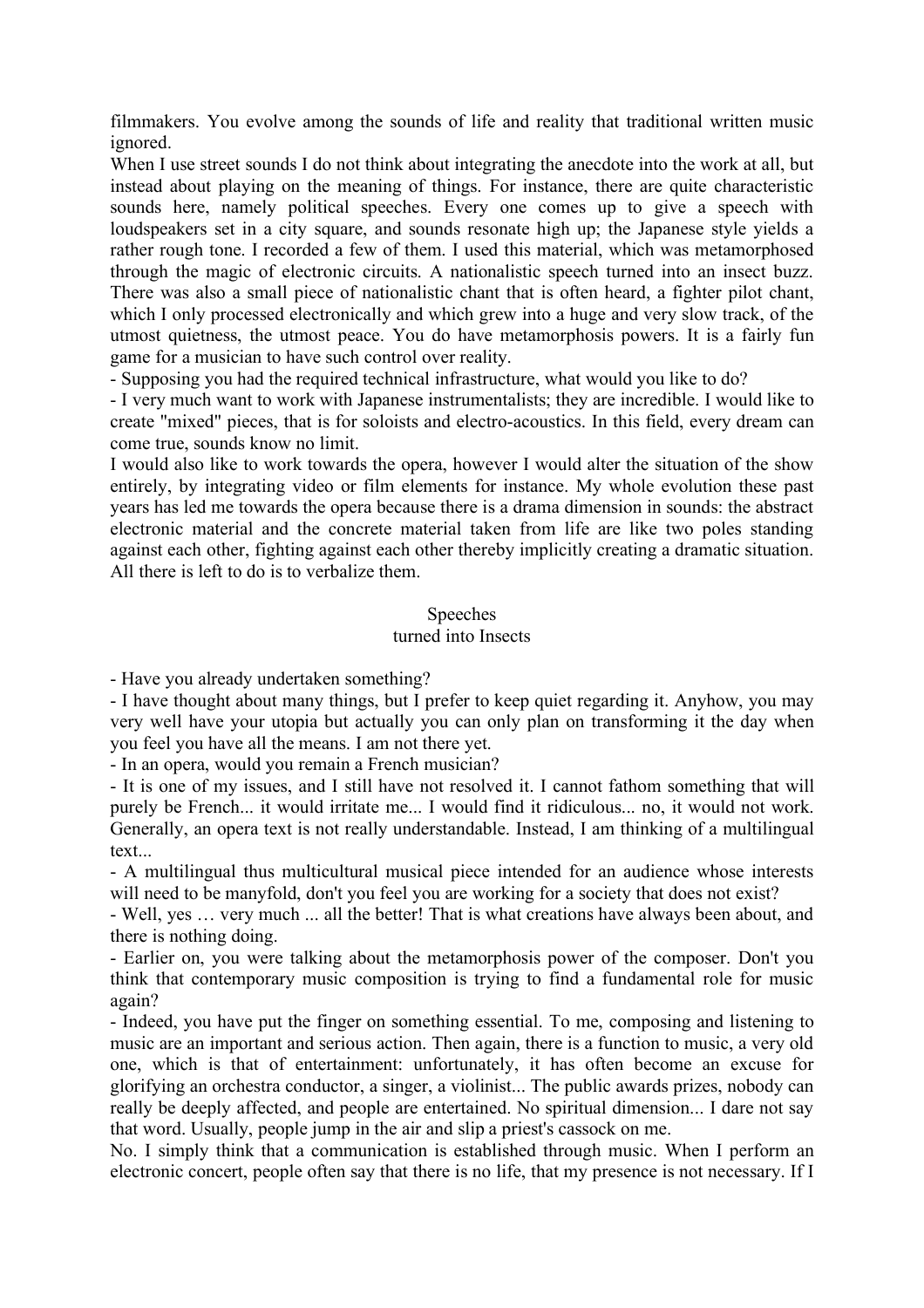were not there, I swear that what you would hear would not sound like the original at all. I spend hours fine-tuning a set-up before a concert.

Electronics allows to integrate music where it could never go. I have performed concerts in the heart of Indonesia, in Bandung, in front of audiences of young people who had never heard anything like that. I discussed with them for two to three hours: there was a definite communication between them and me. I was happy to meet other people, to be confronted to other reactions.

- Wouldn't you have a similar contact with a European audience?

- No, and in Paris less than anywhere else. The Parisian audience is completely blasé, dead. They have seen it all, heard it all.

- Perhaps concerts are no longer adapted to this kind of music?

- Yes, of course, that is what everybody is saying but, unfortunately, there is no practical solution. The music world is terrible; it is a world that is absolutely destructive, negative to the last degree, small... First, there is this very small surface of audience, so small, so ridiculous; naturally, everybody covets the same two hundred or three hundred listeners... Secondly, music in France has been brought up under the control of the State and ultracentralized. There are no hatching points left. Paris. Paris. Paris. History is the one to blame

- There are festivals though...

- No, they are unable to generate a decentralization process. Take the recent failure of La Rochelle. Towards the end, there were about 50 people attending the concerts; the local people are not interested. You have to admit that regarding this issue composers are not so innocent. And to tell the truth, some contemporary creations are so boring that it is enough to put off the audience. Pretentious and woolly abstractions that do not belong to any kind of sound reality. No communication is set, and eventually you are cut off from the people.

- Couldn't television and the radio help prepare the public?

- Of course they could. In this area too, Japanese composers live on the fringe, the good composers I mean. They suffer from it too. The minds are so subject to the pressure of the media clichés that they become stereotyped regarding everything. It may be even more difficult to instill a new idea in minds like those. However, on the other hand, every composer lives on thanks to television and the film industry. They are asked to produce commercial music. Takemitsu composed 50 original scores!

- In this case, do they sometimes express themselves in their own language or do they think that it is not accessible to the masses?

- They quite obviously make compromises, which, however, are not overly excessive. They are still trying to make something different from the "cliché industry", while in France, as far as I know, so-called serious or hardly interesting composers are completely cut off from any commercial creation. Commercial music is made by specialists. That system is very unhealthy.

- The Japanese system is positive to the extent that it helps composers make a living. Nevertheless, it does not help promote their real music. There is some kind of a fate pattern: on the one hand, the same technology provides them with instruments to widen their music language, on the other hand, it closes doors to public art.

- Yes, it is a spiral... However, I do think that the situation will still be debated. How long have televisions been around? Thirty years? That is nothing.

- That is nothing, except that within that short period, it looks like the situation is getting worse! Japanese television is now worse than when I was here last time!

- That is possible! It is very odd. Take a channel like NHK: it broadcasts very interesting cultural programs, language courses, music courses... I have seen very well designed piano lessons showed at prime time.